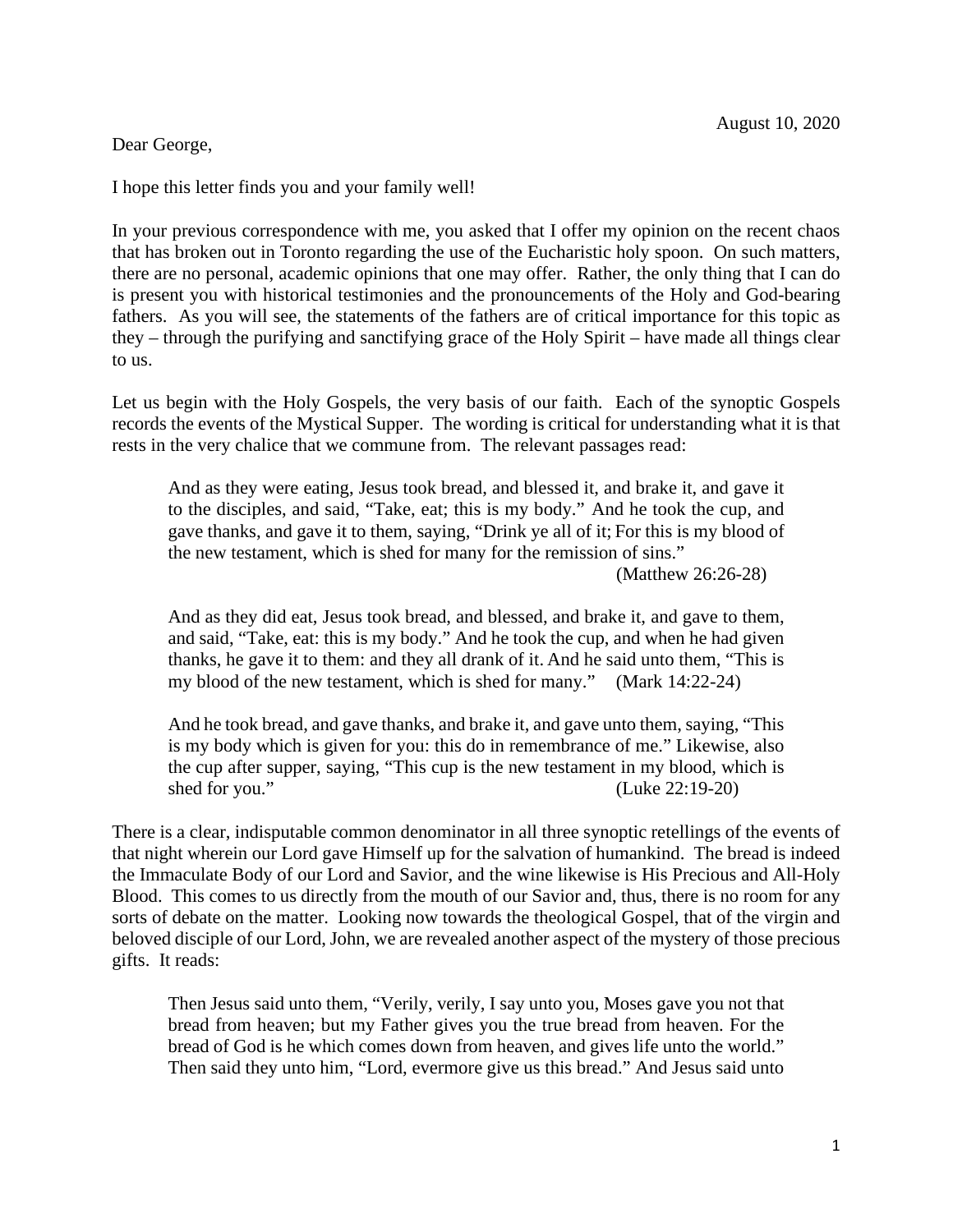them, "I am the bread of life: he that comes to me shall never hunger; and he that believes in me shall never thirst." (John 6:32-35)

"I am that bread of life. Your fathers did eat manna in the wilderness, and are dead. This is the bread which comes down from heaven, that a man may eat thereof, and not die. I am the living bread which came down from heaven: if any man eat of this bread, he shall live for ever: and the bread that I will give is my flesh, which I will give for the life of the world"…Then Jesus said unto them, "Verily, verily, I say unto you, Except you eat the flesh of the Son of man, and drink his blood, you have no life in you. Whoever eats my flesh, and drinks my blood, has eternal life; and I will raise him up at the last day. For my flesh is meat indeed, and my blood is drink indeed. He that eats my flesh, and drinks my blood, dwells in me, and I in him. As the living Father has sent me, and I live by the Father: so he that eats me, even he shall live by me. This is that bread which came down from heaven: not as your fathers did eat manna, and are dead: he that eats of this bread shall live for ever." (John 6:48-58)

The Institution of the Eucharist may be absent in St. John's Gospel, but the theology of the Eucharist is as pronounced as can be. The Evangelist records our Lord's own words concerning the power of consuming His Body and Blood. These holy elements are the very source of eternal life for us Orthodox Christians. The Lord is clear that those who partake of His Body and Blood dwell in Him and He in them. The end result? These persons will all be raised to eternal life in the last day. In other words, the Christian who participates in the Eucharist becomes *deified* by grace since they have become one with Christ's Body (σύσσωμοι). The Body and Blood of our Lord transmits eternal life to its recipients. Since the Lord is life itself, then it goes without saying that diseases and death cannot under ANY circumstances be transmitted in the act of Holy Communion. It is, thus, obvious that where life is, there is death absent. Both cannot be present, no matter what theoretical framework one wishes to use, as death is nothing more than the absence of life.

While the Gospels make abundantly clear the reality of the situation, it is also necessary to look at how the early church received, maintained and imparted the tradition of the Holy Eucharist. Next to the Gospels, the earliest attestation we have concerning this mystery is again to be found in the writings of the New Testament. The Glorious Apostle of the Nations, Paul (whom unfortunately the Orthodox rarely study – much to our disgrace!), mentions the mystery on two occasions in his first epistle to the Corinthians. He writes:

The cup of blessing which we bless, *is it not the communion of the blood of Christ?* The bread which we break, *is it not the communion of the body of Christ?* For we being many are one bread, and one body: for we are all partakers of that one bread.

(1 Cor 10:16-17)

*For I have received from the Lord that which also I delivered unto you*, that the Lord Jesus the same night in which he was betrayed took bread: And when he had given thanks, he brake it, and said, *Take, eat: this is my body*, which is broken for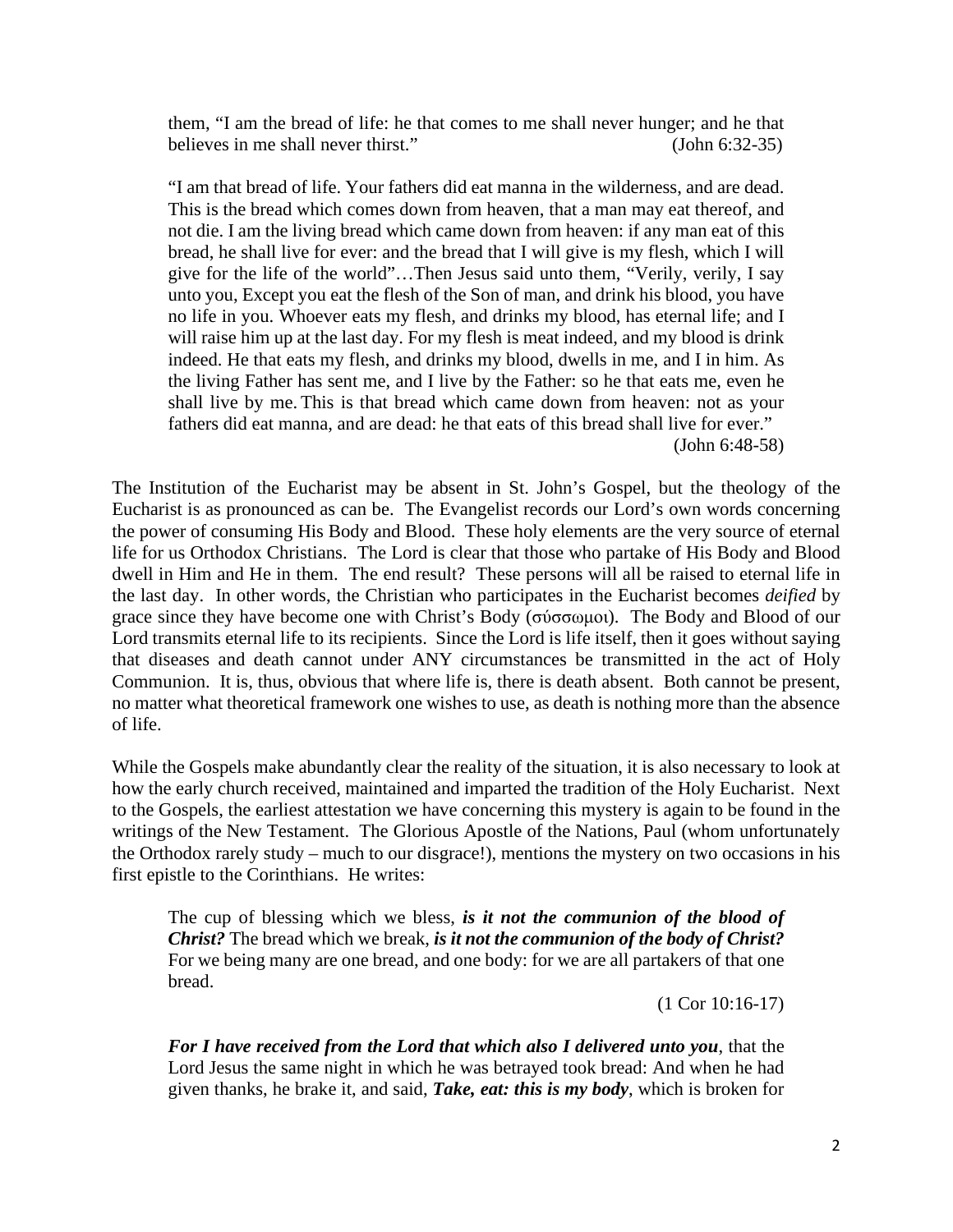you: this do in remembrance of me. After the same manner also he took the cup, when he had supped, saying, *this cup is the new testament in my blood*. Do this, as often as you drink it, in remembrance of me. For as often as you eat this bread, and drink this cup, you proclaim the Lord's death until he comes.

(1 Cor 11:23-26)

St. Paul is clear that we Christians participate in something that is very real. The bread and the wine are the actual Body and Blood of our Lord. Furthermore, the Apostle says, "For I have received from the Lord that which also I delivered unto you." Now, while St. Paul is saying this with reference to the practice of the Holy Eucharist, it is nevertheless the foundational stone on which rests the Orthodox understanding of how the church receives and passes on its traditions. Let us keep this in mind for a later point that I will make.

While the New Testament could not be any clearer concerning what the bread and wine truly are, the subsequent generation of church writers continued to deal with this matter. This makes sense given that the Holy Eucharist is the very heart and soul of the Christian's existence. Therefore, we can now move on to the successors of the Holy Apostles themselves, the Apostolic fathers. There is one saint from this group whose writings are particularly relevant to the topic – St. Ignatius the Godbearer (of Antioch). St. Ignatius writes:

I take no pleasure in the food of corruption or in the pleasures of this life. *I desire the Bread of God* [cf. John 6:33], *which is the flesh of Jesus Christ* (who was of the seed of David) [cf. Rom. 1:3], *and for drink I desire his blood*, which is imperishable love.

(Letter to the Romans  $7:3$ )<sup>[1](#page-2-0)</sup>

Observe well those who hold heterodox views about the grace of Jesus Christ which came to us – how opposite they are to God's purpose…*They abstain from Eucharist and prayer because they do not acknowledge that the Eucharist is the flesh of our Savior Jesus Christ which suffered for our sins, which the Father raised up by his goodness* [cf. John 6:51-58]. *Those who deny God's gift are dying in their squabbles*; it would be better for them to love so that they may rise [cf. 1] John 2:10, 11; 3:14]. It is fitting to keep away from such men and not to speak about them either privately or publicly, but to pay attention to the prophets and especially to the gospel, in which the passion has been explained to us and the resurrection has been accomplished.

(Letter to the Smyrnaeans  $6:2-7:2)^2$  $6:2-7:2)^2$  $6:2-7:2)^2$ 

If Jesus Christ deems me worthy through your prayer, and if it is God's will, in the second brochure [small letter] which I am going to write you I will give you the explanation of what I have begun – the divine plan in relation to the new man Jesus Christ, concerning his faith and his love, his passion and resurrection; especially if the Lord reveals to me that individually you are all joining, by grace from the Name, in one faith and in Jesus Christ, who was of the family of David after the flesh [cf.

<span id="page-2-1"></span><span id="page-2-0"></span><sup>1</sup> Jack N. Sparks, ed., *The Apostolic Fathers* (Minneapolis: Light and Life Publishing Company, 1978), 101. <sup>2</sup> *Ibid*., 112.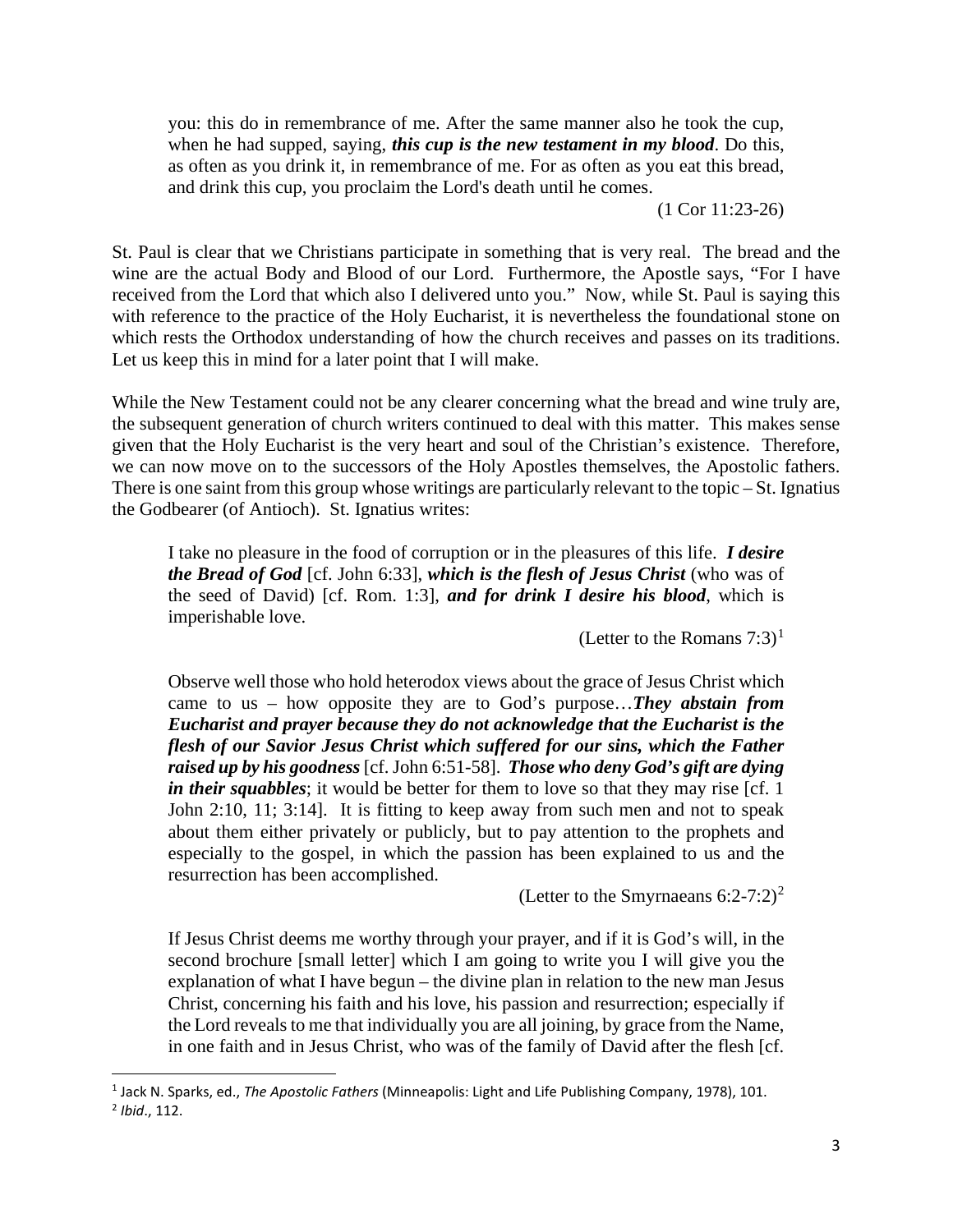Rom. 1:3], son of man and Son of God, so that you may obey the bishop and the presbytery with undisturbed mind [cf. 1 Cor. 7:35], *breaking one loaf* [cf. 1 Cor. 10:16-17], *which is the medicine of immortality, the antidote which results not in dying but in living forever in Jesus Christ* [cf. John 6:51-58].

(Letter to the Ephesians  $20:1-2$ )<sup>[3](#page-3-0)</sup>

How marvellous are these words by a saint who, according to the tradition, was acquainted with St. John the Evangelist and who was furthermore ordained a bishop for Antioch by the Apostle Peter himself.<sup>[4](#page-3-1)</sup> It is especially the last statement in his *epistle to the Ephesians* where an exact theology is exposited on the salvific and medicinal – if you will – effects of consuming the holy elements. St. Ignatius claims that the loaf, the Holy Body of our Lord, which is broken, is the *medicine of immortality* (φάρμακον ἀθανασίας) and *the antidote which results not in dying* (ἀντίδοτος τοῦ μὴ ἀποθανεῖν). According to Lampe's Patristic Greek Lexicon, one of the main meanings of the word *antidote/*ἀντίδοτος in its adjectival form means something that is *remedial*, given to counteract a malady. In its substantive form, as found in this epistle, it literally means remedy or medicine.<sup>[5](#page-3-2)</sup> Thus, there is no question that for St. Ignatius, those very elements that we consume during the Eucharist, is *the* medicine for not dying. Since the body of our Lord is the medicine which heals the soul and links us to Christ Himself, who is the author of life itself, naturally it can only transmit grace and life to the communicant and in no way deliver death or any of its appendages – illnesses and the such!

Let us now proceed to the second generation of church fathers; that is, the successors to the successors of the Holy Apostles. St. Irenaeus of Lyons was a disciple of St. Polycarp of Smyrna who in turn had been instructed and ordained by St. John the Evangelist.<sup>[6](#page-3-3)</sup> Let us see what this

<span id="page-3-1"></span><span id="page-3-0"></span><sup>&</sup>lt;sup>3</sup> Sparks, *The Apostolic Fathers*, 83-84.<br><sup>4</sup> There are two traditions in the church about who ordained St. Ignatius. According to Theodoret of Cyrrhus, St. Ignatius received the grace of the High Priesthood directly from the hands of St. Peter. He writes, "You have no doubt heard of the illustrious Ignatius, who received episcopal grace by the hand of the great Peter" (*Eranistes: Dialogue 1-The Immutable*; *NPNF*<sup>2</sup> 2:175). The Apostolic Constitutions, however, claim that he was ordained by St. Paul. It reads, "Now concerning those bishops which have been ordained in our lifetime, we let you know that they are these…Of Antioch, Euodius, ordained by me Peter; and Ignatius by Paul" (VII:4; *ANF* 7:478). The confusion may perhaps stem from the fact that St. Ignatius was not the first bishop of Antioch, but rather the second as he succeeded Evodius (See Eusebius, Chron. ann. Abr. 2058; H. E. iii. 22). John Malalas, a Greek chronicler from Antioch who wrote in the early sixth-century AD records that St. Peter did in fact ordain both Evodius and Ignatius. On his way to Rome to contest with Simon Magus, St. Peter passed through Antioch and as it happened, St. Evodius had just passed away. St. Peter, thus, ordained St. Ignatius (X:246; X:252; Elizabeth Jeffreys, Michael Jeffreys and Roger Scott, trans., *The Chronicle of John Malalas* (vol. 4 of *Byzantina Australiensia*; eds. Ken Parry et al.; Leiden: Brill, 2017), 131, 133-134). In addition to these testimonies, the later fathers of the church also place the saint within the ranks of the Apostles as though inseparate from them. See Athanasius the Great (*de Synodis*, I:47; *NPNF*<sup>2</sup> 475) and St. John Chrysostom (*Homilies on St. Ignatius and St. Babylas* 1-2; *NPNF*<sup>1</sup> 9:136-137). One thing is beyond certain through these ancient testimonies, St. Ignatius knew the Holy Apostles and was ordained by them.

<span id="page-3-3"></span><span id="page-3-2"></span><sup>&</sup>lt;sup>5</sup> PGL, s.ν. "ἀντίδοτος."<br><sup>6</sup> The beauty of the degrees of this relationship between St. Ignatius and the Apostolic fathers is eloquently expressed in his own writings where he states, "But Polycarp also was not only instructed by apostles, and conversed with many who had seen Christ, but was also, by apostles in Asia, appointed bishop of the Church in Smyrna, whom I also saw in my early youth, for he tarried [on earth] a very long time, and, when a very old man, gloriously and most nobly suffering martyrdom, departed this life, having always taught the things which he had learned from the apostles, and which the Church has handed down, and which alone are true" (*Adversus Haereses*, Book III, 3:4; *ANF*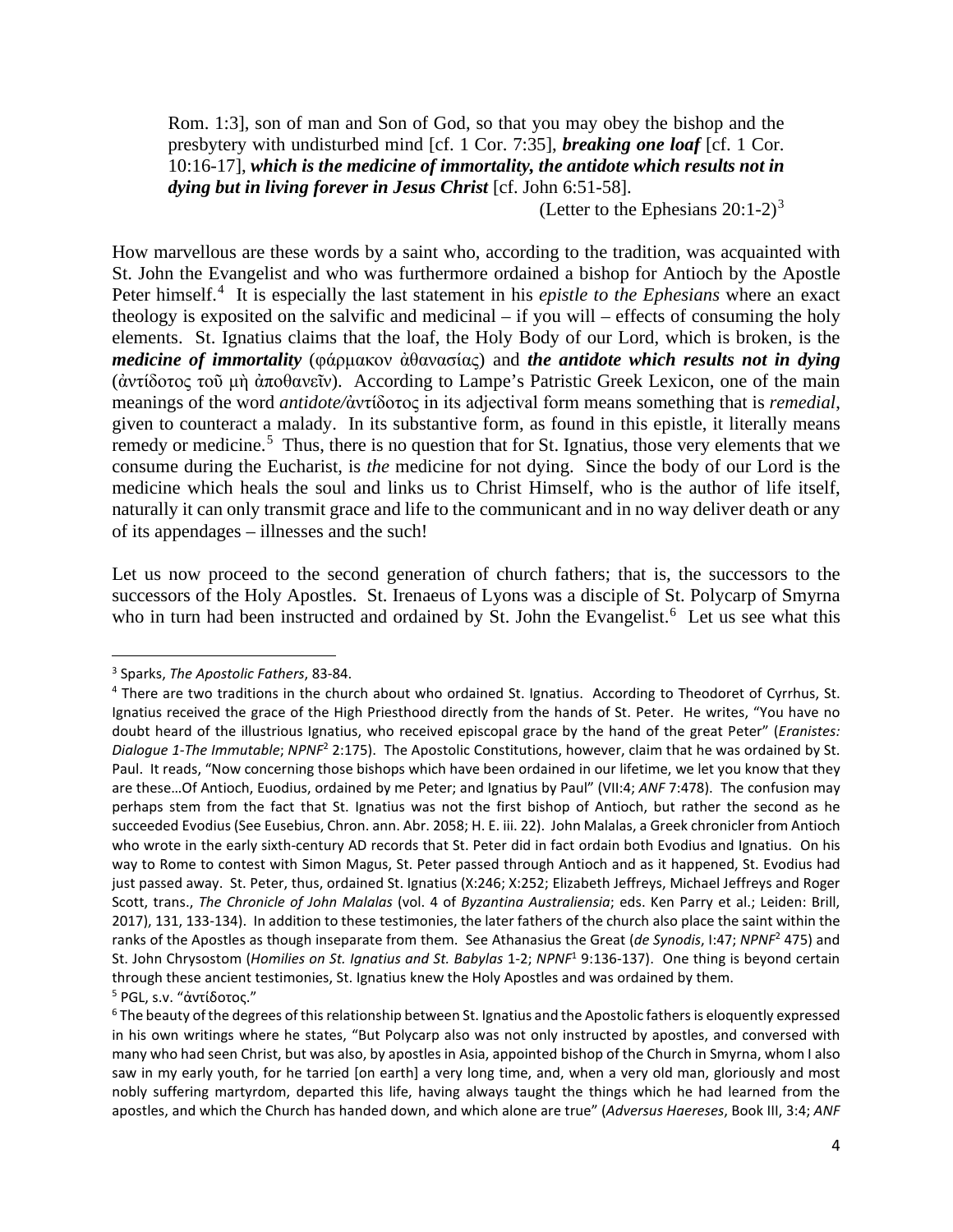great father and martyr of the church, who only had two degrees of separation from our Lord Himself and one degree separation from the Holy Apostles, has to say concerning the mystery of the Eucharist. He writes:

But our opinion is in accordance with the Eucharist, and the Eucharist in turn establishes our opinion. For we offer to Him His own, announcing consistently the fellowship and union of the flesh and Spirit. *For as the bread, which is produced from the earth, when it receives the invocation of God, is no longer common bread, but the Eucharist, consisting of two realities, earthly and heavenly; so also our bodies, when they receive the Eucharist, are no longer corruptible, having the hope of the resurrection to eternity*. [7](#page-4-0)

When Christ visited us in His grace, He did not come to what did not belong to Him: also, by shedding His true blood for us, and exhibiting to us His true flesh in the Eucharist, He conferred upon our flesh the capacity of salvation… For blood can only come from veins and flesh, and whatsoever else makes up the substance of man, such as the Word of God was actually made. By His own blood he redeemed us, as also His apostle declares… He has acknowledged the cup (which is a part of the creation) as His own blood, from which He bedews our blood; and the bread (also a part of the creation) He has established as His own body, from which He gives increase to our bodies… *When, therefore, the mingled cup and the manufactured bread receives the Word of God, and the Eucharist of the blood and the body of Christ is made, from which things the substance of our flesh is increased and supported*, how can they affirm that the flesh is incapable of receiving the gift of God, which is life eternal, which [flesh] is nourished from the body and blood of the Lord, and is a member of Him?—even as the blessed Paul declares in his Epistle to the Ephesians, that "we are members of His body, of His flesh, and of His bones." He does not speak these words of some spiritual and invisible man, for a spirit has not bones nor flesh; but [he refers to] that dispensation [by which the Lord became] an actual man, consisting of flesh, and nerves, and bones,—that [flesh] which is nourished by the cup which is His blood, and receives increase from the bread which is His body.<sup>[8](#page-4-1)</sup>

St. Ignatius dealt with one of the earliest and most pernicious of heresies, *Gnosticism*. Given the context, it would appear as though he is attacking a branch of this heresy referred to as *Valentinianism*, which rejected all material matter including human nature. The saint combats this error by emphasizing how the true flesh and blood of the Savior provides life and increase to our own bodies. In his apology, St. Ignatius reiterates that which we have already seen in the writings of the Apostolic fathers and in the epistles of St. Paul. Mainly, that the bread and wine – after the

<sup>1:416).</sup> This shows the early church's understanding of an unbroken transmission of teachings and traditions from (a) our Lord Himself to the Apostles, (b) the Apostles to their successors, the Apostolic Fathers, and (c) from the Apostolic Fathers to the later fathers. What was received was unadulteratedly passed on. This was the trend from day one. As much responsibility as there was for those transmitting the teachings, there was also to those receiving it so as to keep it uncontaminated and to transmit it to the next generation.

<span id="page-4-0"></span><sup>7</sup> *Adversus Haereses*, Book IV, 18:5 (*ANF* 1:486).

<span id="page-4-1"></span><sup>8</sup> *Ibid*., Book V, 2:1-3 (*ANF* 1:527-528).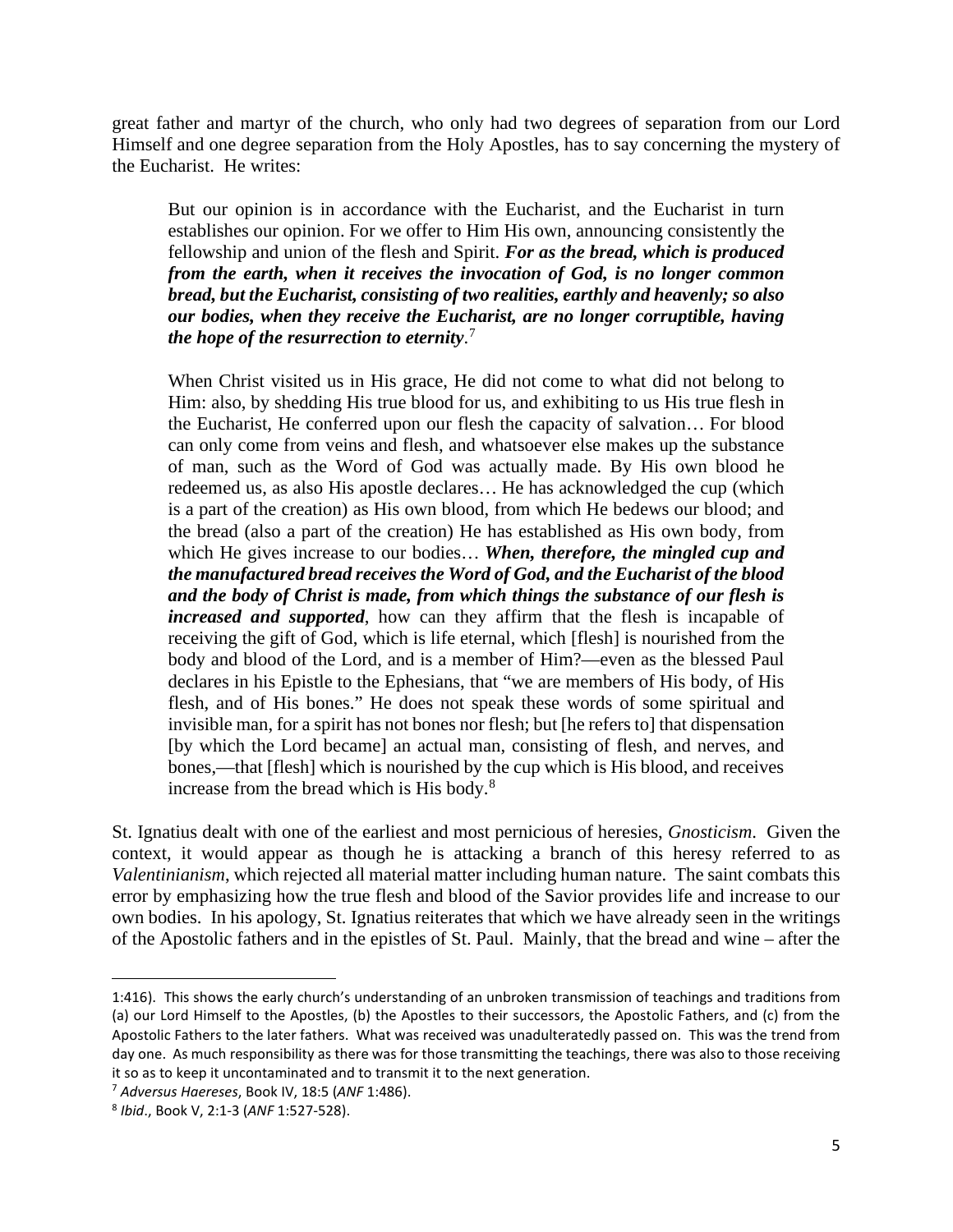invocation – are indeed the very real Body and Blood of our Savior, and that the consumption of these holy elements nourishes our bodies and souls. St. Ignatius is clear that such is the nourishing power of the Holy Eucharist that it will cause the body to rise at the appointed time and will, furthermore, impart immortality and incorruption forevermore to that which is currently feeble and mortal. These statements of the saint are so powerful and clear that they should suffice for anyone inquiring as to what the holy elements that the Orthodox receive in the Divine Liturgy actually are. Nevertheless, to show that this truth was maintained by all subsequent generations of fathers of the church, I will present the writings of just three more fathers.

I will first present a few samples from the renowned, celebrated and ecumenical teacher of our church, the divine Chrysostom. He writes:

Let us then in everything believe God, and contradict Him in nothing, though what is said seem to be contrary to our thoughts and senses, but let His word be of higher authority than both reasonings and sight. Let us do likewise in the mysteries also, not looking at the things set before us, but keeping in mind His sayings. For His word cannot deceive, but our senses are easily beguiled. That [=His word] has never failed, but this [=our senses] in most things goes wrong. Since then the word says, "This is my body," let us both be persuaded and believe, and look at it with the eyes of the mind. For Christ has not given us something tangible, but even in tangible things all is to be perceived by the mind. So also, in baptism, the gift is bestowed by a tangible thing, that is, by water; but that which is done is perceived by the mind, the birth, I mean, and the renewal. For if you had been incorporeal, He would have delivered to you the incorporeal gifts bare; but because the soul has been locked up in a body, He delivers to you the things that the mind perceives, in things tangible. How many now say, I would wish to see His form, the mark, His clothes, His shoes. *Behold! You see Him, you touch Him, you eat Him*. And indeed, you desire to see His clothes, but He gives Himself to you not only to see, but also to touch and eat and receive within you.<sup>[9](#page-5-0)</sup>

"For we, who are many, are one bread, one body." "For why speak I of communion?" says he, "we are that self-same body." *For what is the bread? The Body of Christ. And what do they who partake of it become? The Body of Christ*: not many bodies, but one body. For as the bread consisting of many grains is made one, so that the grains appear nowhere; they exist indeed, but their difference is not seen by reason of their conjunction; so are we conjoined both with each other and with Christ: there not being one body for you and another for your neighbor to be nourished by, but the very same for all… and when you see It set before you, say to yourself, "*Because of this Body I am no longer earth and ashes, no longer a prisoner, but free*: because of this I hope for heaven, and to receive the good things therein, immortal life, the portion of angels, converse with Christ; this Body, nailed and scourged, was more than death could stand against; this Body the very sun saw sacrificed and turned aside its beams; for this both the veil was rent in that moment,

<span id="page-5-0"></span><sup>&</sup>lt;sup>9</sup> Homilies on Matthew, 82:4 (NPNF<sup>1</sup> 10:495). [As the works of St. John Chrysostom in the Nicene-Post Nicene Series were translated into a more classical form of English, I have slightly emended the translations for the sake of clarity to the modern-day reader].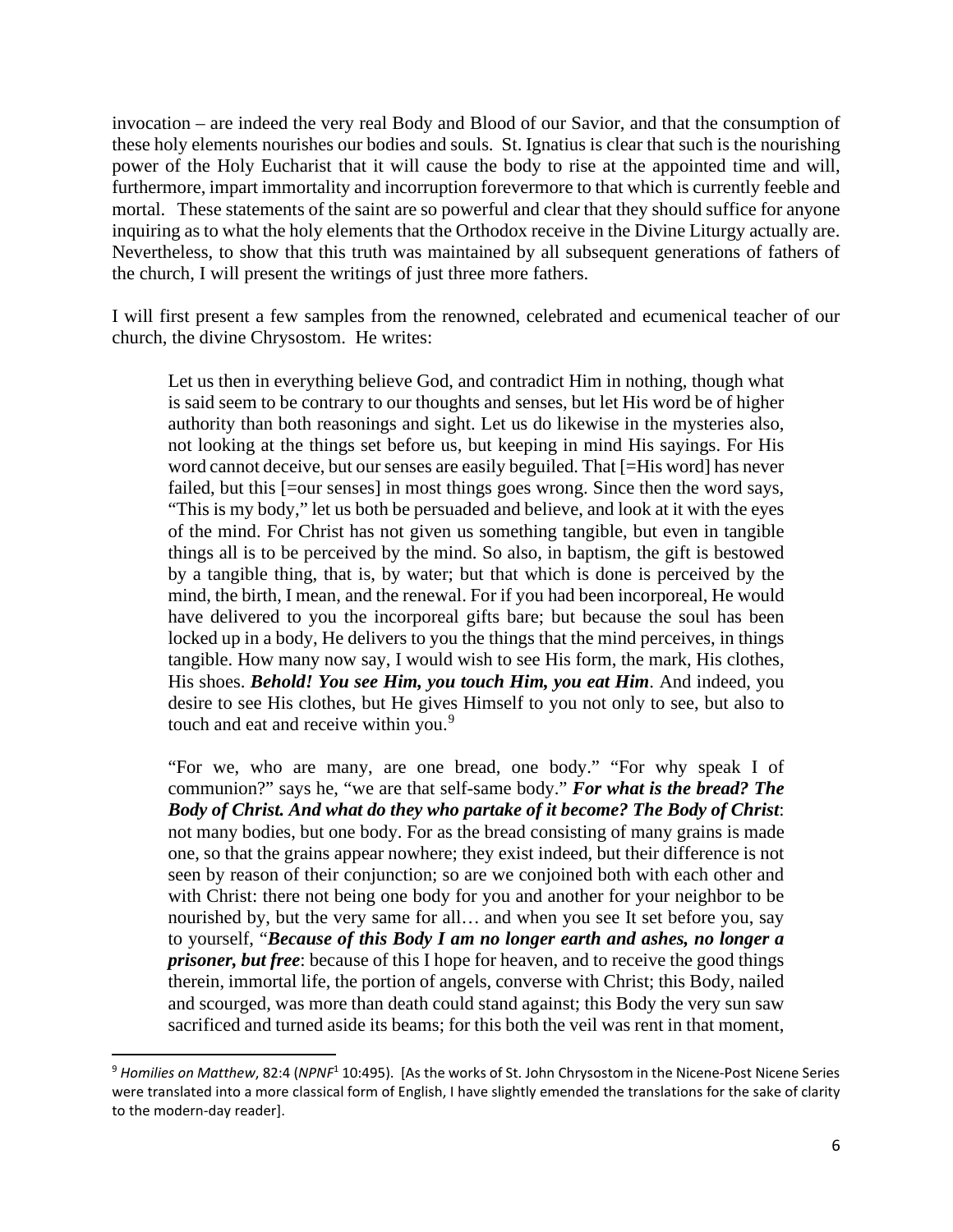and rocks were burst asunder, and all the earth was shaken. *This is even that Body, the blood-stained, the pierced, and that out of which gushed the saving fountains, the one of blood, the other of water, for all the world*."[10](#page-6-0)

St. John Chrysostom's statements are in clear alignment with those of all previous fathers examined. The beautiful thing about St. John is that his homilies are self-explanatory and therefore do not require any additional statements from us. He is clear of what the bread and wine are and of what effects they have on the communicant.

The next author, St. Ambrose of Milan, speaks in many places concerning the Holy Eucharist. He writes:

"For My Flesh is food indeed, and My Blood is drink [indeed]." You hear Him speak of His Flesh and of His Blood, You perceive the sacred pledges, [conveying to us the merits and power] of the Lord's death, and you dishonour His Godhead? Hear His own words: "A spirit does not have flesh and bones." *Now we, as often as we receive the Sacramental Elements, which by the mysterious efficacy of holy prayer are transformed* (*transfigurantur*) *into the Flesh and the Blood*, "we proclaim the Lord's death."<sup>[11](#page-6-1)</sup>

Perhaps you will say, "I see something else, how is it that you assert that I receive the Body of Christ?" And this is the point which remains for us to prove. And what evidence shall we make use of? *Let us prove that this is not what nature made, but what the blessing consecrated, and the power of blessing is greater than that of nature, because by blessing nature itself is changed*…Why do you seek the order of nature in the Body of Christ, seeing that the Lord Jesus Himself was born of a Virgin, not according to nature? *It is the true Flesh of Christ which* **[was]** *crucified and buried, this is then truly the Sacrament of His Body*…In that sacrament is Christ, because it is the Body of Christ, it is therefore not bodily food but spiritual. $12$ 

St. Ambrose is also in strict alignment with all the other writings examined so far. He claims that through the power of the prayers offered, the bread and wine are mysteriously changed into the very Body and Blood of our Lord. The saint is clear that the bread which appears before the eyes of the people – what nature made (i.e. wheat, salt, water, leaven) – is actually not bread since the blessing of the officiant has changed it into *that* very Body of the Lord which was born of the Virgin Mary, which endured betrayal and sufferings, which was crucified, prepared and buried, which arose from the dead on the third day and which ascended into the heavens and now sits in the Glory of the Father. Finally, it would appear as though the saint was dealing with individuals who questioned the ability of the Eucharistic elements to change. The saint makes an interesting point to absolve these skeptics of any doubt by presenting the following argument. He writes:

<span id="page-6-1"></span><span id="page-6-0"></span><sup>10</sup> *Homilies on First Corinthians*, 24:17-24 (*NPNF*<sup>1</sup> 12:140-142). 11 *On the Faith* 4.10.125 (*NPNF*<sup>2</sup> 10:278).

<span id="page-6-2"></span><sup>12</sup> *On the Mysteries* 9.50-58 (*NPNF*<sup>2</sup> 10:324-5).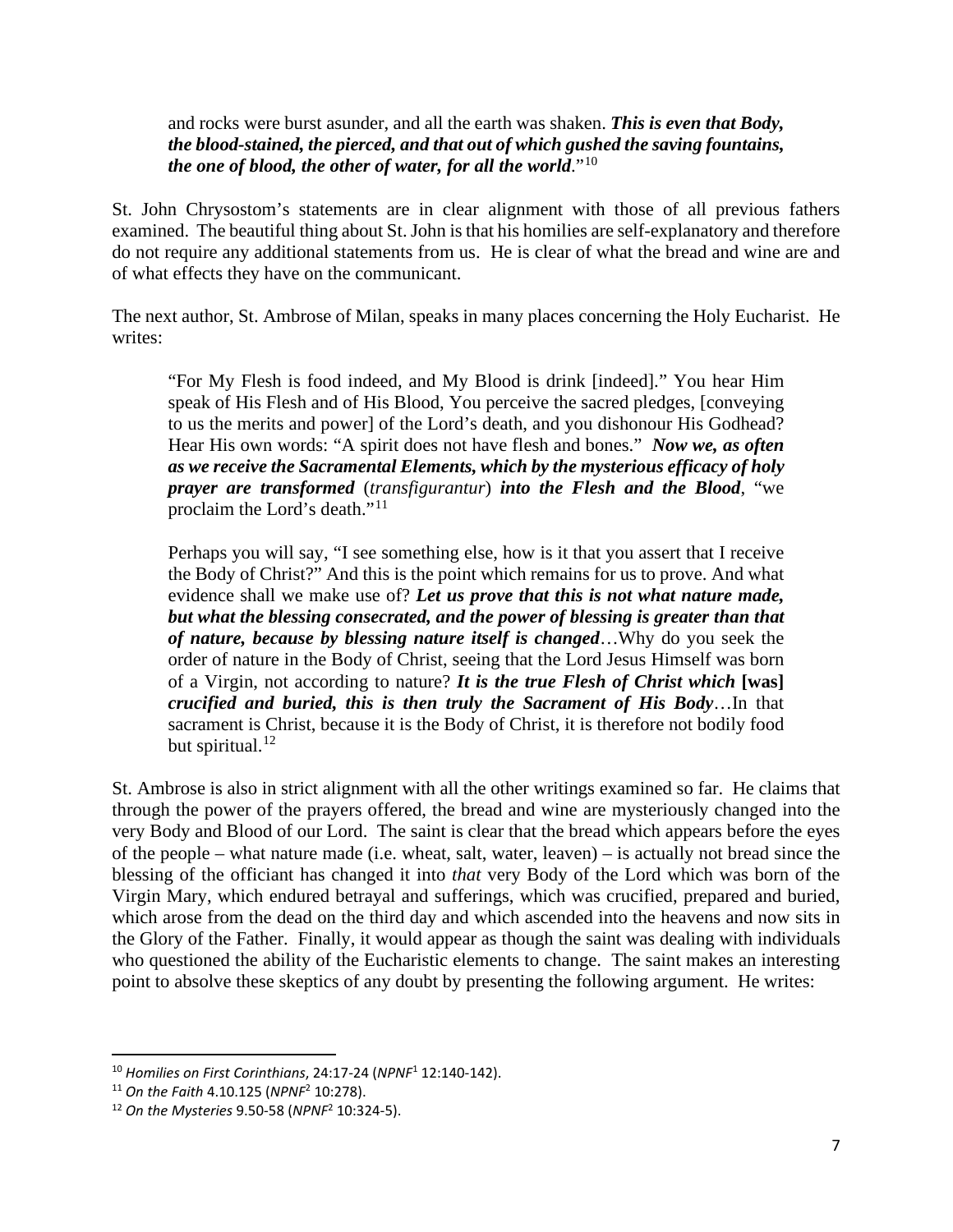But if the word of Elijah had such power as to bring down fire from heaven, shall not the word of Christ have power to change the nature of the elements? You read concerning the making of the whole world: "He spoke and they were made, He commanded and they were created." Shall not the word of Christ, which was able to make out of nothing that which was not, be able to change things which already are into what they were not? For it is not less to give a new nature to things than to change them. $13$ 

Let us reflect for a moment on these potent and authoritative words written by the saint. If the word of the prophet Elijah possessed such power that it was able to shut the heavens and cause a three-year drought, bring down a consuming fire upon the wet offerings on Mt. Carmel, bring down fire to destroy the soldiers of Ahaziah, make the flour and the oil in the widow's house miraculously replenish daily for the duration of the great drought, raise the widow's son, divide the Jordan river making a dry path for he and Elissaeus to pass through, and impart a double portion of his prophetical spirit to his disciple Elissaeus, what can one possibly say about the power of the words spoken by the very God of Eljah – our Lord and Saviour Jesus Christ? If our Lord was able to create the entire cosmos out of nothing, He can certainly change things that exist into what they are not! St. Ambrose is clear that the word of our Lord is true and binding. The bonds of nature are overcome in the Eucharistic service since that which is seen becomes, according to our Lord's very own words and promise, that which is not seen by our earthly senses.

The final piece I will present in this portion of my letter is a piece by the luminary of Syria and the Harp of the Spirit – St. Ephrem. In my opinion, no other church father has written about the Eucharistic elements to the degree that this saint did. His poetry is replete with such references. I will present a segment from just one of his poems to display what this father believed the bread and wine to be. He writes:

## *In your bread is hidden the Spirit which cannot be eaten.*

*In your wine dwells the fire that cannot be drunk*. Spirit in your bread, fire in your wine: It is a distinct wonder that our lips have received! When the Lord came down to earth among mortals, He made them a new creation, like the watchers, Within which both fire and spirit mingle, Since fire and spirit exist secretly. The Seraph did not touch the coal with his fingers. It touched only the mouth of Isaiah. [The Seraph] did not hold it, and [Isaiah] did not eat it. But to us our Lord has given both. Abraham offered bodily food To the spiritual watchers, and they ate. *A new marvel Of our great Lord: for bodily ones Fire and spirit to eat and drink!* Fire descended and consumed sinners in anger.

<span id="page-7-0"></span><sup>13</sup> *On the Mysteries*., 9.50.52 (*NPNF*<sup>2</sup> 10:324).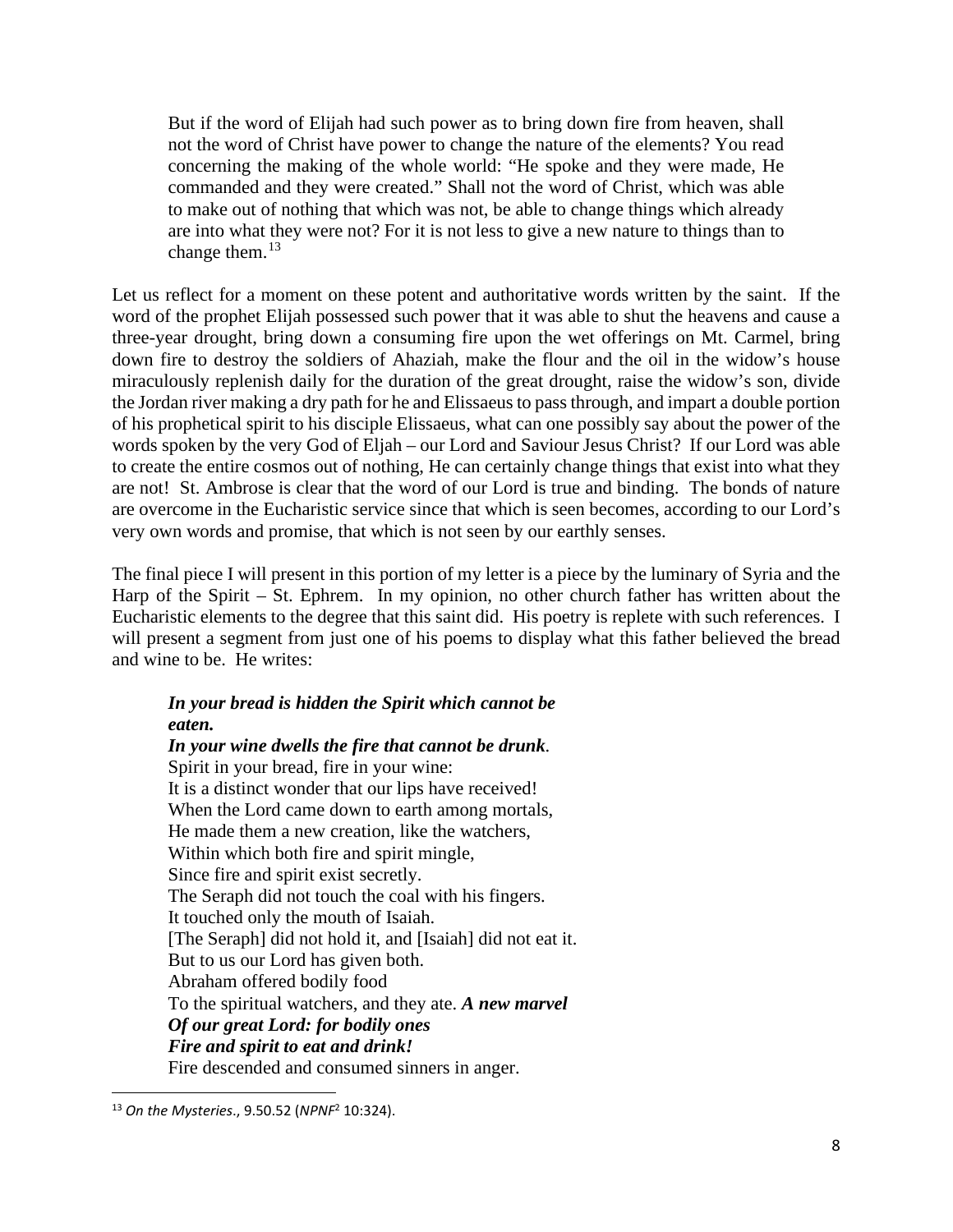The fire of compassion has come down and dwelt within the bread. Instead of the fire which consumed humanity, The fire inside the bread you have consumed and lived. Fire came down and consumed the sacrifices of Elijah. The fire of mercy has become for us a living sacrifice. Fire consumed the offering: Your fire, O our Lord, we have eaten in your offering... *Fire and the Holy Spirit are in the bread and the cup. Your bread has slain the greedy one, who made us his bread. Your cup destroys death, which, lo, had swallowed us up. We have eaten you, my Lord, and we have drunk you, Not to nullify you, but to receive life in you*. [14](#page-8-0)

In this highly theological poem, St. Ephrem makes clear that the bread and wine are more than they appear to the human eye as they have been infused with God's Spirit and with divine fire. In a manner typical of the Syriac fathers, he repeats this theme continuously so that it will set firmly in the minds of the congregants for whom he is writing. For the saint, the bread and wine are spiritual food which destroys death and gives us life. However, lest anyone question what exactly is the nature of this spiritual food which he continuously refers to, he states plainly at the end that it is indeed the Body and Blood of our Lord – "We have eaten you, my Lord, and we have drunk you."

I apologize for using so many references and such lengthy quotes but it was necessary for me to do so as I wanted to afford you the opportunity to see for yourself how from east to west, and from our Saviour Himself through to the later fathers, the exact same thing has been taught concerning the Eucharistic elements. I specifically chose the above patristic figures precisely because they are found in and writing for different communities across the then Christian-speaking world. Thus, there can be no disputes whatsoever about what the early church taught concerning the bread and wine in the Eucharist as from Nineveh to Antioch to Constantinople to Milan, the same thing was taught – it is the very Body and Blood of our Lord! Furthermore, the same thing holds temporally as what our Saviour Himself said at the Mystical Supper, the same was upheld and taught by the Holy Apostles, who passed it along to the Apostolic Fathers who in turn gave it to the subsequent generations of holy and God-bearing fathers. To summarize, the same thing has been taught in all places and at all times.

With regards the recent issue pertaining to Holy Communion, here is a synopsis.<sup>[15](#page-8-1)</sup> Certain churches here in Canada under the Ecumenical Patriarchate thought it appropriate to alter the

<span id="page-8-0"></span><sup>14</sup> *Hymns on Faith* 10.8-18 (Jeffrey T. Wickes, trans., *St. Ephrem the Syrian: The Hymns on Faith* (vol. 130 of *The Fathers of the Church: A New Translation*; ed. David G. Hunter et al.; Washington: Catholic University of America Press, 2015), 122-124).<br><sup>15</sup> For more details on the matter, I refer you to an article put out by Dr. Irene Polidoulis, MD., a prominent member

<span id="page-8-1"></span>of the Greek church in Toronto and also a fierce defendant of the ancient practice of the single spoon. See "A Circus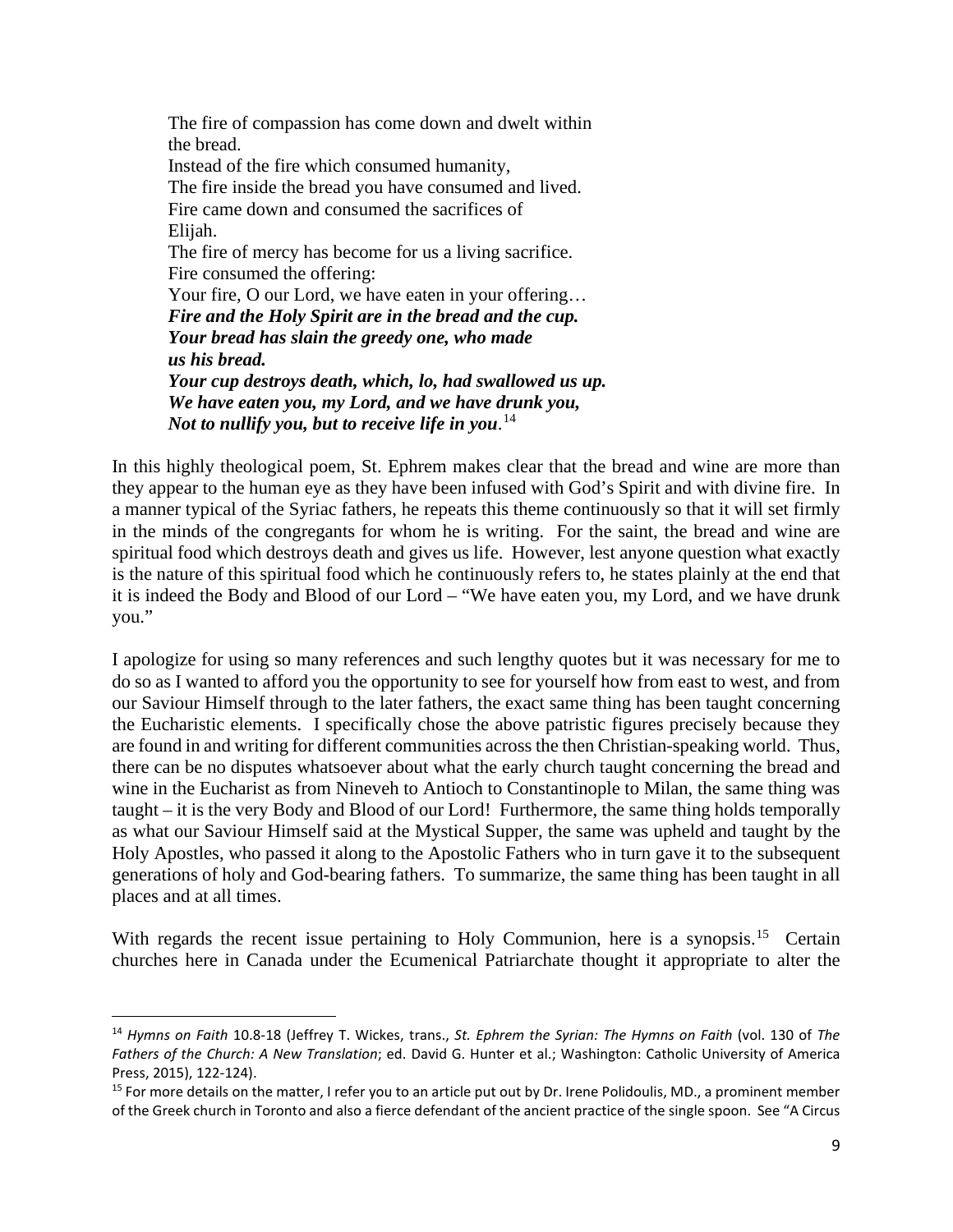method of giving Holy Communion. They stopped using the single, common spoon for the recipients and instead use separate, plastic spoons for each person who communes.<sup>[16](#page-9-0)</sup> Furthermore, they stopped wiping the lips of the faithful with the holy napkin and provide the people with disposable napkins which are afterwards burnt. If it were possible to add another layer of blasphemy, they successfully did so by having the administering priest wear a face shield and gloves! Now, in all fairness, nobody came out and said that the bread and wine are not the Body and Blood of Christ, but such a statement is completely unnecessary from them as actions speak far louder than words. The actions of these individuals beg the following questions. Do they know what the bread and wine truly are? Do they realize that during the Divine Liturgy we are found at that very same Mystical Supper wherein our Lord imparted this sacrament to us? Do they understand that the consecrating prayers change that which is seen to that which only our soul comprehends? Do they believe that Christ is the source of life and immortality? Do they trust the promise of our Lord that He would dwell in those receiving Him and grant them eternal life? Have they ever read the Holy Fathers? Have they even studied the basic text – the sacred Scriptures? I cannot presume to know what lies in the heart of any individual as only God is the *Knower-ofhearts* (καρδιογνώστης). However, given the actions of these clergymen, their answer to at least one of these questions (if not all!) would have to be no. If they truly believed that the bread and wine are the very Body and Blood of our Lord and Saviour Jesus Christ, He who is perfect God and perfect man, the pre-eternal Logos made flesh, then such a change in the ancient practice of using the holy spoon would have never occurred because they would have known in their hearts that our Lord can only convey life and health and never death and illness. Did they need more proof than our Saviour's words? They could have looked at all of church history. Nobody at any point ever died from a disease that was transmitted from the Eucharistic cup, precisely because the Body of our Lord is life-giving! Do we need to mention how many Orthodox priests served in leper colonies in Greece up until the early  $20<sup>th</sup>$  century? I have spoken with elderly clergymen in Greece (one of whom is our beloved Fr. Efstratios from Archangel Michael at Mandamades) who knew priests who had ministered in such colonies. They would commune all the sick and then consume the remaining holy contents. None of them ever contracted leprosy – a highly contagious disease! These priests did not wear gloves, nor masks, nor sterilize the holy spoon between communicants…why? Because they knew Who it was that rested in the holy chalice! They understood what His powers are and that He is life itself!

Unfortunately, the blasphemies do not finish there. The bishop of the Greek church here in Canada mentioned publicly how before he reached the decision to change the method of administering Holy Communion, he consulted with members of other faiths to get their input. He specifically referenced his Catholic, Coptic, and Armenian *brothers-in-Christ*. Does he realize that these people are outside the boundaries of the One True Church of Christ? Because he specifically referenced the Copts and Armenians, I will say just this – what spiritual advice can those who separated from the True Church in 451 C.E. and fall under the anathemas of the fathers of the Fourth Ecumenical Council have to offer the  $\overline{Or}$ thodox? Is it possible for those who are deprived of the sanctifying grace of the Holy Spirit and, by extension, of the Holy Mysteries, to offer us anything of value? No! The Eucharist is what it is only because of the power of the Holy Spirit

of Spoons in Toronto," Orthodox Reflections: Looking at Life in the Orthodox Christian Faith, accessed August 10, 2020, [https://orthodoxreflections.com/a-circus-of-spoons-in-toronto/.](https://orthodoxreflections.com/a-circus-of-spoons-in-toronto/)<br><sup>16</sup> It has not been established as to what they do with these spoons afterwards. Rumours range from disinfecting

<span id="page-9-0"></span>them with harsh chemicals for subsequent reuse to burning them.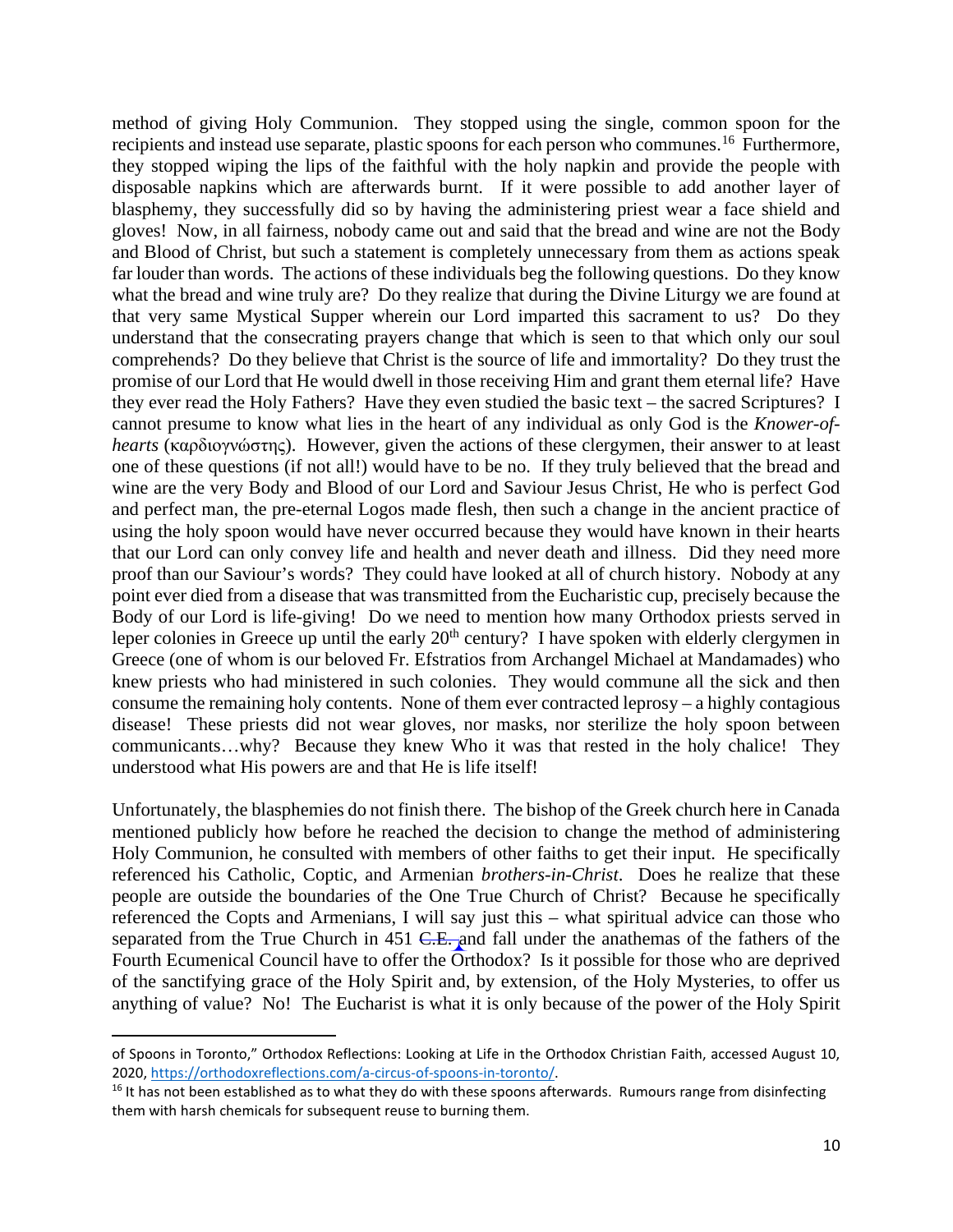which rests upon the bread and wine during the consecrating prayers. Such mysterious efficacy is altogether absent in the prayers of those who are separated from the One True Church. These other groups have no idea about what we Orthodox experience during our participation in the Eucharist since they have never experienced it. Our mystical experience during our reception of the Body and Blood of our Lord is beyond their comprehension in every way possible! If these other groups stopped communion, they were right to do so because grace is absent from them and their "communion" could very well become a source of transmitting illness. We, however, are inheritors of that faith once delivered to the saints, and know that this cannot happen with us! Why the bishop consulted with these aforementioned heretics so as to reach his verdict is beyond any of us! I wonder if he has ever read the epistles of St. Paul? It would perhaps be good for someone to remind him of the words of the Apostle in his second letter to the Corinthians which read:

Do not be mismatched with unbelievers. For what partnership is there between righteousness and lawlessness? Or what fellowship is there between light and darkness? What agreement does Christ have with Beliar? Or what does a believer share with an unbeliever? What agreement has the temple of God with idols? For we are the temple of the living God; as God said, "I will live in them and walk among them, and I will be their God, and they shall be my people. Therefore, come out from them, and be separate from them, says the Lord, and touch nothing unclean; then I will welcome you, and I will be your father, and you shall be my sons and daughters, says the Lord Almighty."

(2 Cor 6:14-18)

We have now finally reached the issue of the currently-contested communion spoon. First, I should begin by applauding all the Greek people of Toronto for their resistance to the implementation of multiple spoons. Second, I lament the deplorable bishop who continuously mocks his flock saying that the people are uneducated and that they worship the holy spoon and not Christ. What he fails to see is that the people do not worship the holy spoon or treat it in any way as superior to the Body of Christ. Rather, they revere the traditions of the church and wish to uphold that which was delivered to them by their spiritual ancestors.

One of the accusations hurled against the communion spoon is that it was a later development and that historically, holy communion was delivered by a different means. Now, there is a truth to this but also a serious oversight. In the early church, the holy elements were given to the faithful in the same way that the clergy receive it in the sanctuary. The Body of our Lord was given into the hand of the recipient and afterwards they would be presented the holy chalice from where they would drink the Saviour's Blood. St. Cyril of Jerusalem vividly describes the mode of receiving the holy elements in one of his catechetical homilies. He writes:

In approaching therefore, come *not with your wrists extended, or your fingers spread*; but make your left hand a throne for the right, as for that which is to receive a King. And having hollowed [=cupped] your palm, receive the Body of Christ, saying over it, Amen. So then after having carefully sanctified your eyes by the touch of the Holy Body, partake of it; *giving heed lest you lose any portion thereof*; *for whatever you lose, is evidently a loss to you as it were from one of your own members*. For tell me, if any one gave you grains of gold, would you not hold them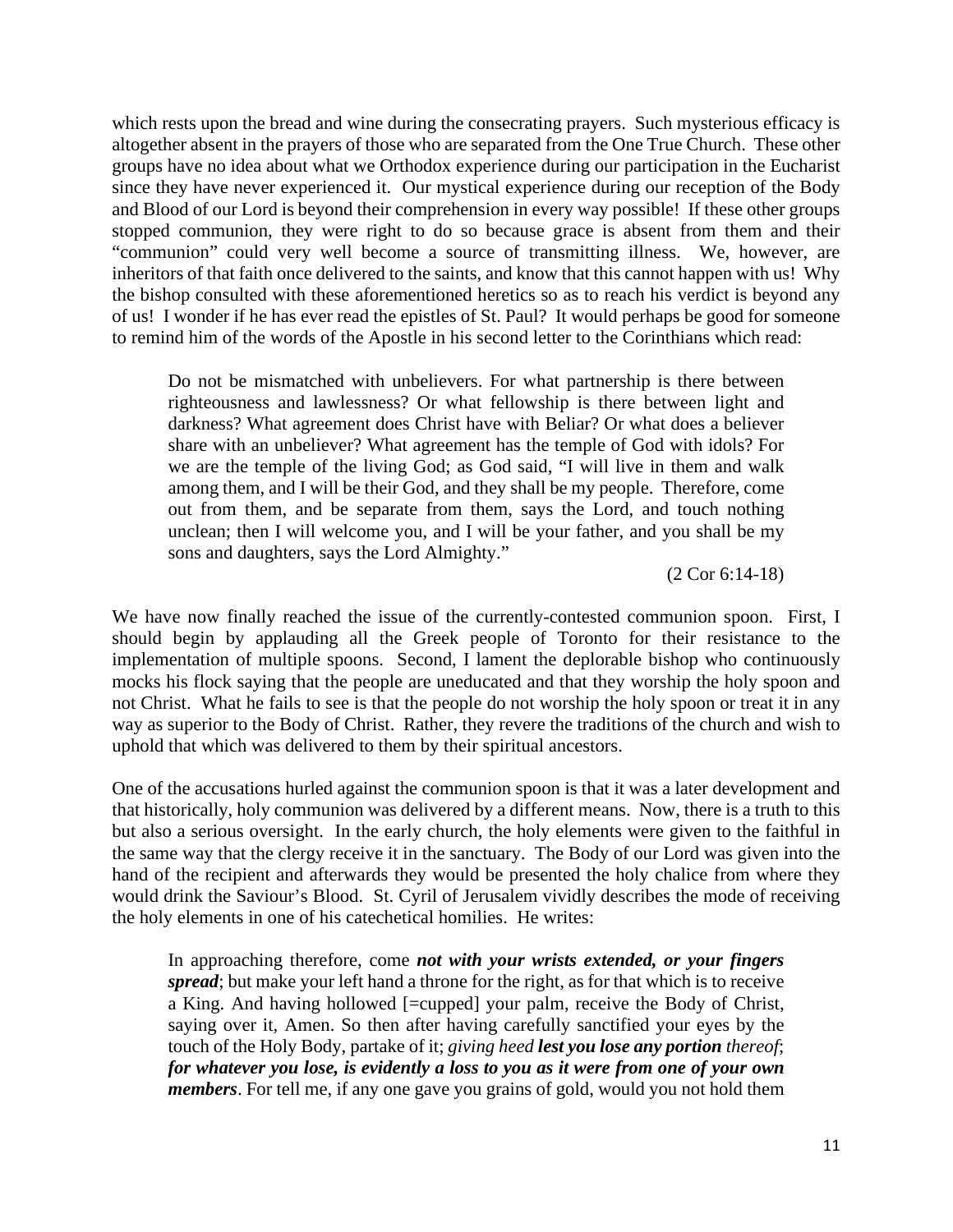## with all carefulness, being on your guard against losing any of them, and suffering loss? *Will you not then much more carefully keep watch, that not a crumb fall from you of what is more precious than gold and precious stones?*

Then after you have partaken of the Body of Christ, draw near also to the Cup of His Blood; *not stretching forth your hands*, but bending, and saying with an air of worship and reverence, Amen, sanctify yourself by partaking also of the Blood of Christ. And while the moisture is still upon your lips, touch it with your hands, and sanctify your eyes and brow and the other organs of sense. Then wait for the prayer, and give thanks unto God, who has accounted you worthy of so great mysteries.<sup>[17](#page-11-0)</sup>

In addition to getting a glimpse into the early church's practice of administering Holy Communion, one comes to realize – through the saint's admonitions – that there were problems with this method of receiving. For the saint to give such injunctions allows for the conclusion that carelessness was in fact a real, consistent problem. One must realize that not everyone receiving communion in the early church was young and able-bodied. Very much like today, you had the elderly, those afflicted with various illnesses and disabilities, and young children all receiving the holy mysteries. Could you imagine how long, difficult and dangerous the process of administering Holy Communion must have been with such an array of persons all receiving during the liturgy? Dropping crumbs from the Body of our Lord (which would be dropping the Lord entirely given that He is fully present in each particle of the bread that has been consecrated!) must have been a more frequent phenomenon than we'd like to think of. The holy fathers, being vessels of the Holy Spirit, were guided to institute the use of the holy spoon to commune the lower clergy and the laity so as to avoid these serious problems. When was the practice instituted and by whom? These are certainly not easy questions to answer but we do have some historical evidence to help us get an idea. It has been suggested by some that this practice was first instituted in Constantinople by St. John Chrysostom after an episode occurred wherein a woman-follower of Macedonius conducted an impious act with the Body of the Lord.<sup>18</sup> There are many individuals, mainly academics, who reject this position because there are no recorded testimonies from the late-fourth/early-fifth centuries that explicitly mention either the practice of intinction<sup>[19](#page-11-2)</sup> or the use of a spoon to administer the divine, *intincted* elements. However, one must consider the following. First, not everything that was done was recorded. Second, in antiquity, traditions spread slowly through the empire. While it may be difficult for anyone today, especially the younger generation, to envision an age wherein there were no iphones and tablets, no internet or any mode of instantaneous communication, the reality is that there was! If a practice – that was to gain popularity – was instituted by a holy father, it usually took decades for it to spread. Irrelevant of who first instituted this practice of administering with the holy spoon, the important thing is that by the eighth-century, it had received widespread acceptance in the entire eastern church. I will present you with just two texts to show you the antiquated nature of the practice.

<span id="page-11-1"></span><span id="page-11-0"></span><sup>&</sup>lt;sup>17</sup> Cyril of Jerusalem, *Catechetical Homily* 23.21-22 (*NPNF<sup>2</sup> 7*:156).<br><sup>18</sup> J. Goar, *Ευχολόγιον Sive Rituale Graecorum Complectens Ritus et Ordines (2<sup>nd</sup> ed.; Venice: Bartholomaei Javarina,* 1730), note 179 (129-130); For a full account of what transpired in the event with the woman, see Sozomen, *Ecclesiastical History* 8.5 (*NPNF*<sup>2</sup> 2:402-403).<br><sup>19</sup> The act of mingling together the consecrated bread and wine at the Eucharist so that the communicant receives

<span id="page-11-2"></span>both together.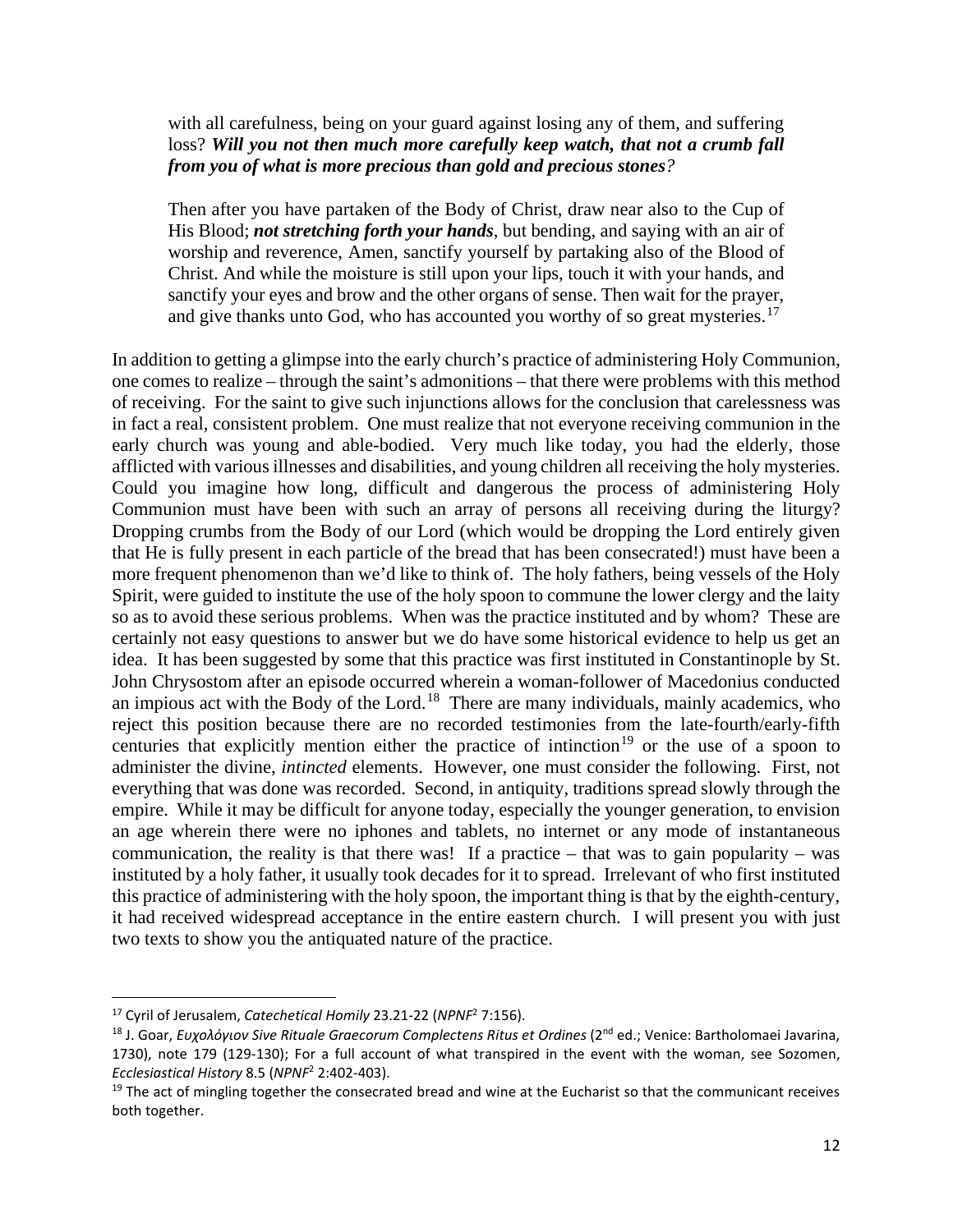In the *Narrationes* of the sixth-century St. Anastasius of Sinai, we have the earliest mention of the holy spoon to administer the sacrament of Holy Communion. In *Narrationes* 43 is related the following. A certain priest from Damascus, who had been accused of a serious carnal sin, went with a group to visit a stylite saint who lived outside of the city. At the pillar, the group celebrated the liturgy with the accused priest presiding. It reads the following:

…The reviled presbyter also went out to the righteous stylite, and, as a presbyter of the metropolis, for he was among first in rank, he offered up the holy oblation. And, as is the established rite, the deacon having invoked the communion hymn and saying, "Presbyters, approach," the stylite lowered into the basket his holy chalice which he kept above [on his pillar], and they sent in it to him a holy portion [a] particle of the Body] with the Precious Blood. Having brought up the Holy Communion (and) holding the holy chalice *and the spoon* [κογχλιάριον], he [the stylite] hesitated to commune on account of the accusation he had heard against the celebrating presbyter. [20](#page-12-0) 

There are three items of importance here. First, there is an explicit mention of the intinction of the holy elements since a particle of the Holy Body was placed into the chalice along with the Holy Blood. Second, there is a clear reference to the holy spoon which the stylite saint would have used to receive the holy elements that were mingled together in the chalice. While one may argue that the word used in the text, κογχλιάριον, is not the traditional word used almost exclusively for the holy spoon throughout church history [λαβίς], they ought to remember that the item in question is being used to transfer the holy particle to the communicant and is therefore functionally tantamount to the holy spoon we use in church today, irrelevant of what it may be referred to in this text. The third and final point, while the saint does not give us a date for this event, we know that it must have occurred at some point up the time of his writing. The way he relates the story conveys the feeling that it happened prior to his time, but in the absence of any direct proof for this, we will maintain that it happened during his lifetime (better to err on the side of caution!). If this hypothesis is correct, then we know that at least in the second-half of the seventh-century, the practice of receiving the *intincted* holy elements via a spoon was well-established in Syria – the eastern frontier of the Byzantine Empire! Furthermore, given the distance between Constantinople and Syria and all the eparchies that exist in between, this narrative may be seen as implying that the use of the holy spoon to administer Holy Communion had widespread acceptance by this time, as the practice would have had to successfully travel eastward through the various jurisdictions before settling in the Syrian provinces.

The second source I will present here is not from an Orthodox work but rather from an unknown Miaphysite [=Monophysite/Anti-Chalcedonian] chronicle. In the late eighth-century historical work entitled, *The Chronicle of Pseudo-Dionysius of Tell Mahre*, [21](#page-12-1) an interesting story is told of a dramatic episode between the Chalcedonian bishop of Amida, Abraham bar Kaili, and the Jacobite priest Cyrus. It reads:

<span id="page-12-0"></span><sup>20</sup> François Nau, ed. "Le texte grec des récits utiles à l'âme d'Anastase (le Sinaïte)," *Oriens Christianus* 3 (1903): 56- 75, 78-79, esp. 62.<br><sup>21</sup> As this work was composed by an anonymous monk (known as *Pseudo-Dionysius*) who lived at the Zugnīn

<span id="page-12-1"></span>monastery near Amida, it is also referred to as the *Chronicle of Zuqnīn*.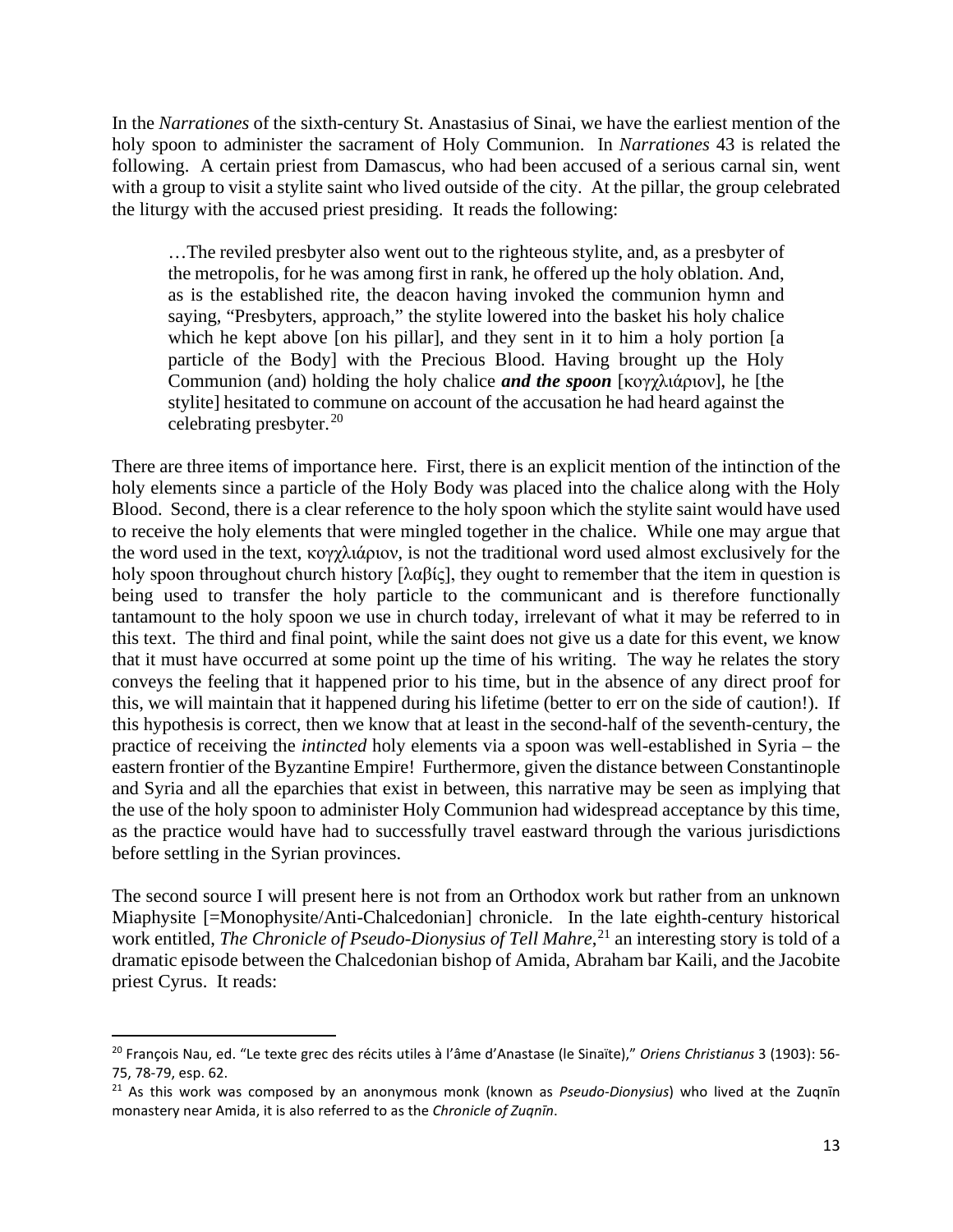One priest whose name was Cyrus, of the Ligin village, was arrested and compelled to receive the Eucharist. When he did not consent, they brought him into the city to the bishop. The latter shouted at him harshly and in indignation, saying: "Why do you not take the Eucharist?" He answered: "You are teaching me to suspect your Eucharist and not to take it, for the Eucharist given by such force is not the Eucharist!" Then the bishop swore: "You will not go far from here before you take the Eucharist!" But he swore: "I will absolutely not take from you the Eucharist of compulsion!" When the bishop gave orders and the Eucharist was brought, he commanded that they seize that priest and that *they fill a spoon and put it into his mouth*. Since the priest shut his mouth, *they were not able to put in the spoon*. [22](#page-13-0)

The chronicler dates this disturbing event to the year 525/6, when bishop Abraham bar Kaili was working hard, alongside Patriarch Ephrem of Antioch, to bring the opponents of the Fourth Ecumenical Council back into the church.<sup>23</sup> Despite the fact that the chronicler is promoting his own religiopolitical position through this story that he narrates, there are, nevertheless, two things that are of relevance for us. First, there was an event that occurred between the Jacobite priest Cyrus and the local Orthodox bishop in the year 525/6 that had clearly left a severely tainted impression in the heart of the Miaphysite community. Second, the recollection deals with the sufferings imposed on Cyrus by bishop Abraham. Specifically, there are multiple mentions of the *spoon* that bishop Abraham has his clergymen use to forcefully place the Eucharist into the mouth of Cyrus.<sup>24</sup> Given the number of times that the spoon is mentioned and its functional role is emphasized, one can conclude that at such an early date, the Orthodox in Syria had adopted the practice of using a spoon to impart the mysteries. Indeed, one can argue that the spoon may have been used in this case to forcefully place the holy elements into Cyrus' mouth and does not, therefore, represent the liturgical practice of the day. If such an argument were true, why didn't the Orthodox clergymen simply force the consecrated bread into his mouth with their hand and simply spill the Holy Blood into his mouth? It would have been more practical than, and just as successful as placing the Eucharistic elements into Cyrus' mouth with a spoon. Furthermore, the chronicler could have simply stated that they forced the Eucharist into Cyrus but instead, he persistently repeats that a spoon was used to impart it. On account of all these points, it can be deduced that the practice of intinction was firmly rooted in Syria by the early sixth-century and a spoon was necessary to impart the Holy Mysteries to the people. The validity of the detail of the spoon in this narrative is made stronger if one considers that this is not some plain story or mundane historical episode but rather a cultural memory. As this story recounts the martyrdom of one of their own saints, an event that strengthened their own movement, the details would have been wellpreserved both by the locals and the regional Miaphysite church. Aside the animosity which the author clearly had for the Orthodox, and of the questionable actions of the Orthodox, the author of this text reveals for us the antiquated practice of the communion spoon.

<span id="page-13-0"></span><sup>22</sup> Amir Harrak, ed. & trans., *The Chronicle of Zuqnīn Parts III and IV: A.D. 488-775* (vol. 36 of *Mediaeval Sources in Translation*; Toronto: Pontifical Institute of Medieval Studies, 1999), 62.

<span id="page-13-1"></span><sup>&</sup>lt;sup>23</sup> Unfortunately, while the intentions of the Orthodox may have been noble, history testifies to the less-than-ideal methods that were *sometimes* employed to coerce the Miaphysites in returning to the fold of the Church. The continuous tensions and wars between the Orthodox and the Miaphysites were ultimately responsible for the Copts and the Syrians turning their backs on the Byzantine forces and embracing their new, Arab overlords during the Arab conquest of the Middle East in the early seventh-century.<br><sup>24</sup> The spoon for administering the Eucharist is mentioned continuously even in the subsequent section but I've

<span id="page-13-2"></span>omitted that portion due to the extreme violence that is portrayed.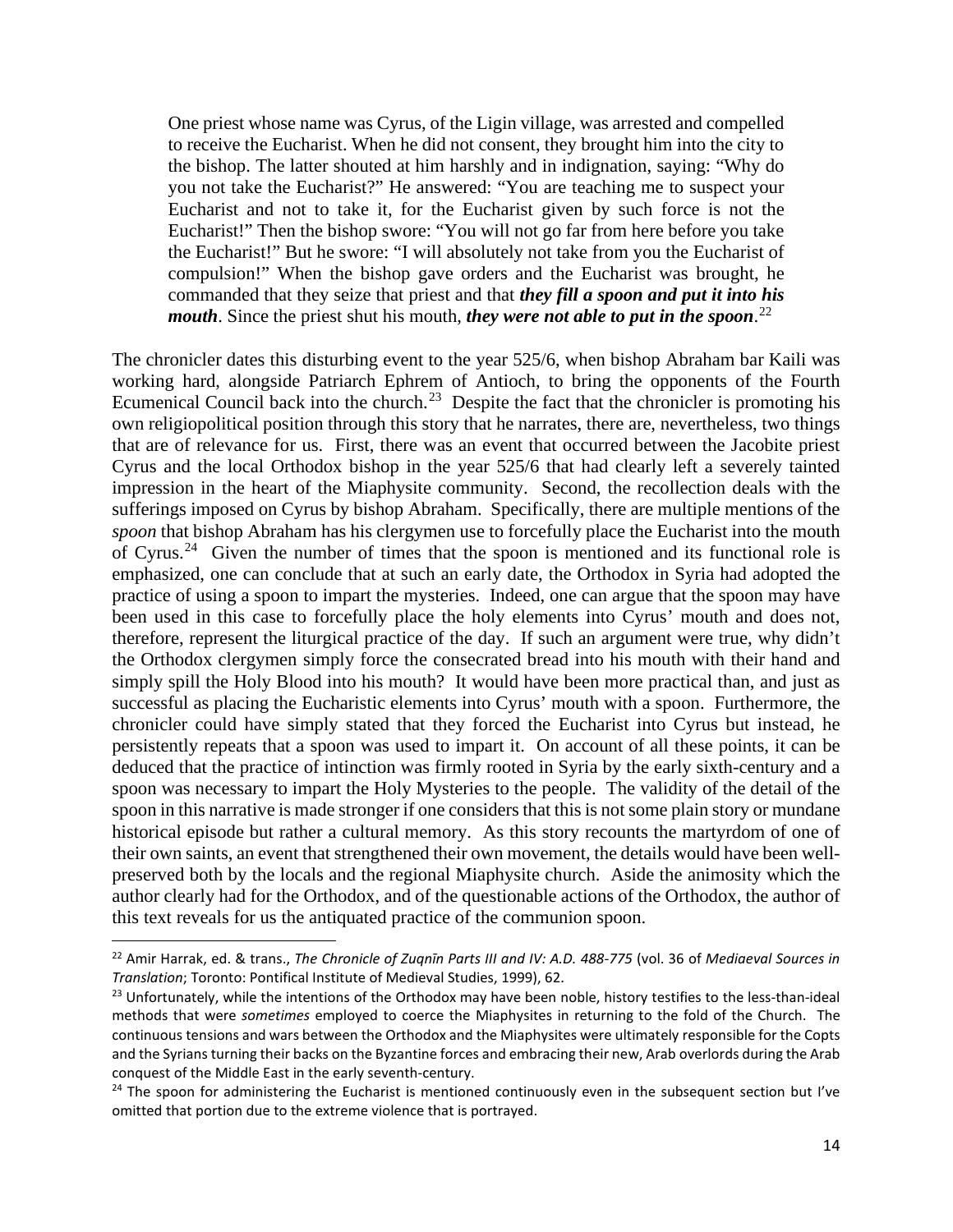I could present you with more ancient documents that contain similar testimonies but given that these two examples suffice to show the ancient practice and its widespread acceptance as early as the sixth-century, it would be superfluous to do so. Perhaps you may now ask what so many here in Toronto have been asking about from the onset of the controversy – is it not possible to alter the method of administering the Holy Sacraments since it underwent change once before? Before I give you the answer, we must all understand that the Spirit of God guides all things in the church! Our Saviour made this very promise to us when He told His disciples, "But the Comforter, the Holy Spirit, whom the Father will send in my name, he shall teach you all things" (John 14:26). We saw that in the early church there was a concern about the method by which the Holy Eucharist was being administered on account of the natural dangers involved in such a delivery. St. John Chrysostom was inspired by that very Spirit of God which rested in him to implement the use of a spoon so as to avoid the common dangers of dropping or spilling any of the holy contents. Should this be considered some arbitrary move on the part of one of the greatest fathers of the church? A random act of a father in whose ear the Apostle Paul would speak daily to explain his epistles to? An incidental move of a father who is considered a universal teacher of the church? Absolutely not! As proof for this we have the very fact that at some point, the entire church of Christ on earth came to fully adopt this practice. Such a thing could not have occurred under any circumstances had the change not been inspired by the Holy Spirit. Furthermore, as nothing is coincidental in the church, it was in God's divine plan for the holy spoon to be used in administering the spiritual coal – our Lord Himself – to us. This was foreshadowed in the Old Testament, in the vision of the Prophet Isaiah. It reads:

In the year that King Uzziah died, I saw the Lord sitting on a throne, high and lofty; and the hem of his robe filled the temple. Seraphim were in attendance above him; each had six wings: with two they covered their faces, and with two they covered their feet, and with two they flew. And one cried to another and said: "Holy, holy, holy, is the Lord of hosts: the whole earth is full of his glory." The posts of the door shook at the voices of those who cried, and the house filled with smoke. And I said: "Woe is me! I am undone, for I am a man of unclean lips, and I dwell in the midst of a people of unclean lips; yet my eyes have seen the King, the Lord of hosts!" Then one of the seraphim flew to me, having a live coal in his hand, which he had taken with the tongs from off the altar. And he laid it upon my mouth, and said: "Behold, this has touched your lips, and your iniquity is taken away, and your sin purged."

(Isaiah 6:1-7)

Keeping all these points in mind, we must ask ourselves, what warrants another change in the practice? Is it to somehow better safeguard the holy elements during their administration? This could not be the case since the grace of God inspired the fathers to rectify the situation in the most perfect of ways. That their choice was God-inspired is made especially evident when one considers that the method they chose was foretold of in the Old Testament and fulfills the vision of Isaiah. What then is it that would justify a change in the practice? Unfortunately, those in Toronto changed the method and use multiple spoons simply to appease the governmental authorities of this city! This is where things get a bit complicated. On the one hand, we are expected to be model, law-abiding citizens and follow all precautionary measures implemented by the local authorities. On the other hand, we cannot alter the dogmas, traditions and practices of the church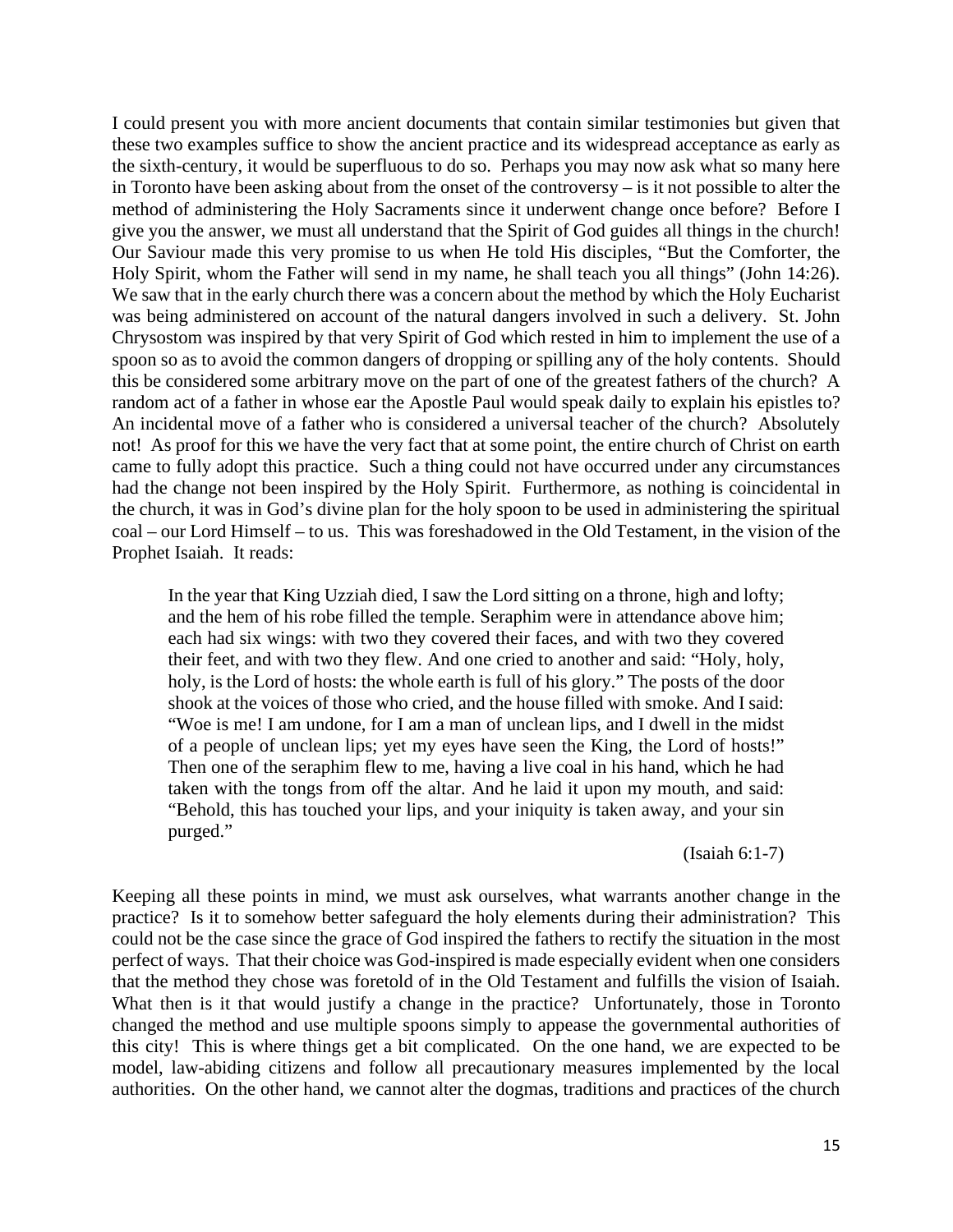to appease these authorities, as then we would be guilty of blasphemy against the Holy Spirit. This is not an exaggeration by any means but rather the simple truth. The glorious martyrs of the church are our model for this balancing between worldly authority and the faith. St. George and St. Demetrius were both high-ranking officials in the Roman army and faithfully served their emperor and empire with honour and diligence. Yet, when they were forced into choosing between either the law of the land (which entailed denying Christ and worshipping the idols) and living, or preserving the faith and dying, they willfully and graciously chose suffering and death! The saints were obedient to their sentences and neither stirred the masses to revolt nor preached against the government in any way. Actually, St. Ignatius the Godbearer in his letter to the Romans exhorts the faithful of the capital to not interfere with his upcoming martyrdom in the least of ways. He says, "I am voluntarily dying for God if you do not hinder me. I exhort you not to be an inopportune favor to me. Let me be food for the wild beasts, through which I can attain to God."<sup>[25](#page-15-0)</sup> He accepts the sentence and furthermore asks that all the faithful respect the lot fallen to him and allow him to freely die for Christ! What about the New Martyrs of the Turkish yoke? Did anyone ever speak out against the inhumane taxing or against the authorities in general? No. Rather, they fulfilled all their earthly obligations up until they were asked to choose between this life or the next. The City of Toronto did not go around searching who is giving Holy Communion and who is not. It was certain bishops that alone caused the commotion which in turn awoke a sleeping giant that now threatens the greatest mystery of our faith – communion with our Lord Himself through the reception of His Body and Blood! While the bylaws are not clear, let us say for the purposes of our discussion that they do in fact forbid the act of communion. There is a very simple solution…the churches can simply refrain from administering the Holy Sacrament until the restrictions are lifted! This way, the authorities are obeyed (even though this is a clear infringement of our religious rights!) and the holy traditions are upheld. E

The people of Toronto were right to cause an uproar because they saw the blasphemy in the action of using multiple spoons. In changing the method of administering the Holy Eucharist to appease the authorities, the Greek church in Canada basically told the entire world that Covid, or any virus for that matter, can be transmitted in the act of Holy Communion. This action of theirs allows for no other conclusion other than they do not believe the bread and wine in the cup as being the very Life-giving Body and Blood of our Lord and God and Saviour, Jesus Christ. Irrelevant of the excuses they present, and they are quite weak, their actions render them guilty before Divine Justice at the Second Coming of our Lord! If they admit to having changed the practice for the sake of adhering to the law of the land, then they do not follow the royal path of the Apostles, Fathers and Martyrs! If they claim they changed the tradition for the sake of "protecting" the communicant, then they are guilty of blasphemy against the Holy Spirit since – in the fashion of the Protestants and the Evangelicals – they do not believe the bread and wine to be the very Body and Blood of our Lord. If they allege that the holy elements do not transmit disease but the spoon can as it is not part of the Body or Blood of Christ, then they have not understood that the One who rests in the holy chalice is the source of all life and sanctification, and makes holy not only His rational animals but also inanimate objects such as the Holy Table, the chalice and paten, the icons, water, oil, bread, etc., which in turn convey God's grace to us for our further sanctification!<sup>[26](#page-15-1)</sup>

<span id="page-15-0"></span><sup>25</sup> Sparks, *The Apostolic Fathers*, 99.

<span id="page-15-1"></span> $^{26}$  It would also do them some good to read the Book of Daniel (Chapter 5) to see what happened to King Belshazzar and his kingdom when he brought out the gold and silver goblets from the treasury (that had been taken from the Jerusalem Temple), and had his harlots drink from them. If God destroyed an entire kingdom on account of the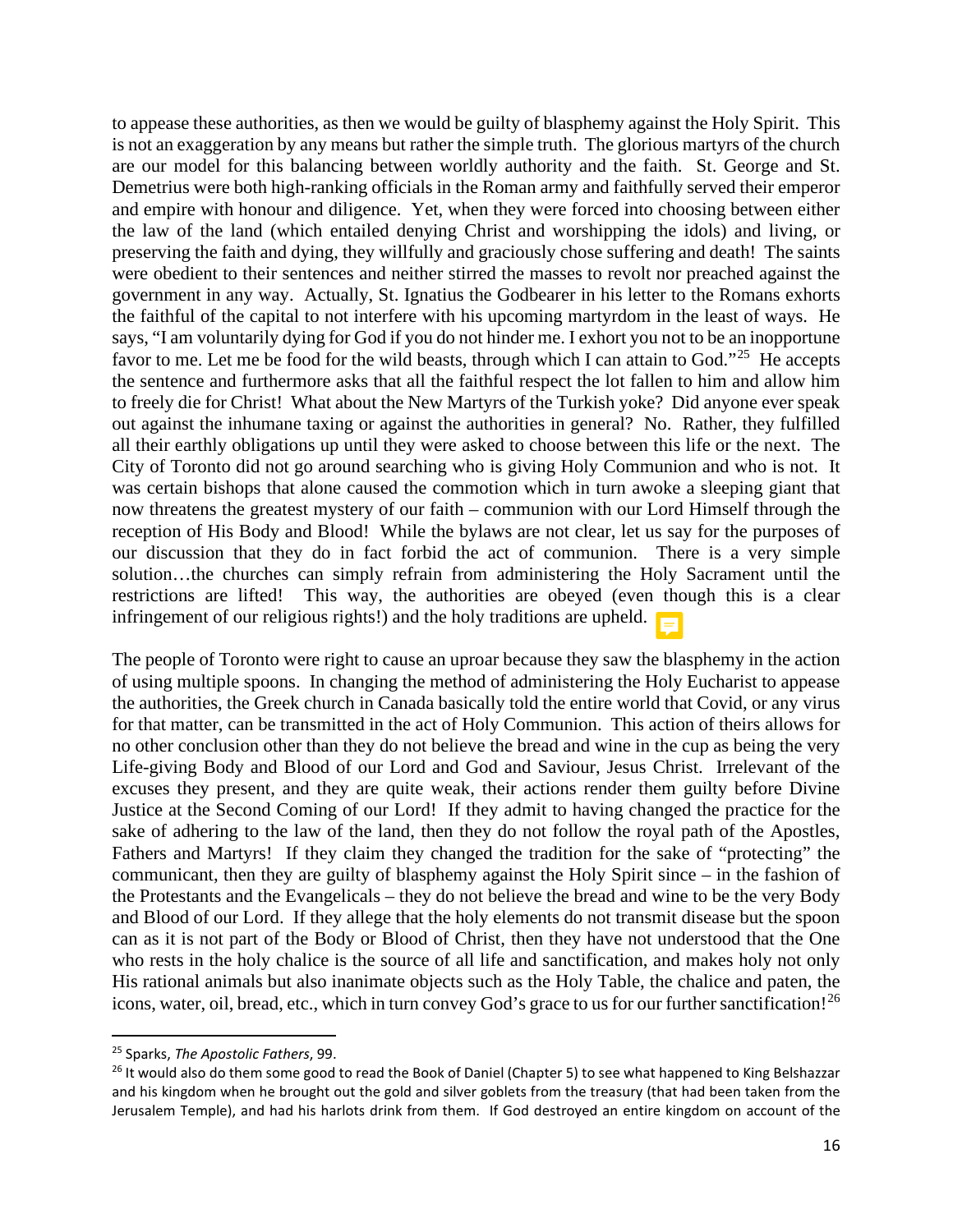If they say that it is in the power of the bishop to determine the method of giving out the Eucharist, then they do not listen to the Apostle Paul who commands:

Therefore, brethren, stand fast, and hold the traditions which you have been taught, whether by word, or our epistle. (2 Thes. 2:15)

Now we command you, brethren, in the name of our Lord Jesus Christ, that you withdraw yourselves from every brother that walks disorderly, and not after the tradition which he received from us. (2 Thes. 3:6)

Now I praise you, brethren, that you remember me in all things, and keep the ordinances, as I delivered them to you. (1 Cor. 11:2)

Those things, which you have learned, and received, and heard, and seen in me, do: and the God of peace shall be with you. (Phil. 4:9)

As you could see, a novel and blasphemous heresy has entered the church which attacks not only dogma, but also the ancient practice of how we commune. St. Vincent of Lerins speaks clearly as to what we ought to do if a new teaching should appear in the church. He writes:

What, if some novel contagion seeks to infect not merely an insignificant portion of the Church, but the whole? Then it will be his care to cleave to antiquity, which at this day cannot possibly be seduced by any fraud of novelty. But what, if in antiquity itself there be found error on the part of two or three men, or at any rate of a city or even of a province? Then it will be his care by all means, to prefer the decrees, if such there be, of an ancient General Council to the rashness and ignorance of a few. But what, if some error should spring up on which no such decree is found to bear? Then he must collate and consult and interrogate the opinions of the ancients, of those, namely, who, though living in divers times and places, yet continuing in the communion and faith of the one Catholic Church, stand forth acknowledged and approved authorities: *and whatsoever he shall ascertain to have been held, written, taught, not by one or two of these only, but by all, equally, with one consent, openly, frequently, persistently, that he must understand that he himself also is to believe without any doubt or hesitation*. [27](#page-16-0)

Do you see the system of checks-and-balances that the Church has in place to protect us? If decrees do not exist concerning a certain matter, then one must examine what the approved, ancient authorities [=the holy fathers] taught. The saint, furthermore, exhorts us to accept and uphold what was taught by all the holy fathers at all times. While the saint refers to dogmas and teachings, his statements can also be applied to the traditions and practices of our church for they are part of our living faith (since they are intertwined with the dogmas of the church). Thus, we can see St.

disrespect shown towards goblets that were used in the sacred services of the Temple during Old Testament times, wherein everything was but a shadow of the realities to come, what will the consequences be for those who desecrate the sacred vessels that house and administer the Body and Blood of Him who revealed all things to us and redeemed us from the curse of the Law? 27 Vincent of Lerins, *The Commonitory* 3.7-8 (*NPNF*<sup>2</sup> 11:132-133).

<span id="page-16-0"></span>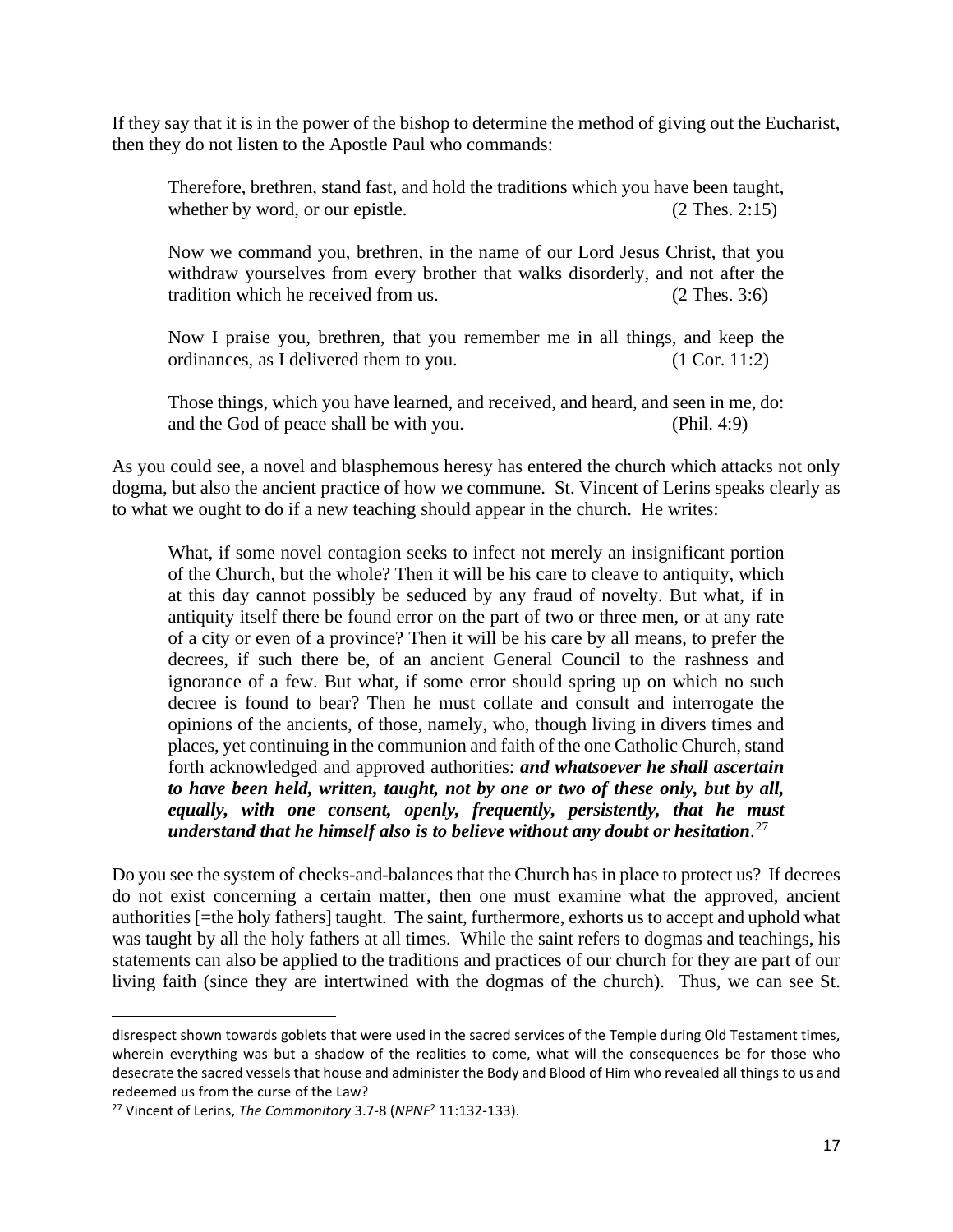Vincent exhorting us to uphold that which was *practiced* by all the holy fathers at all times. In the midst of the current chaos, all one has to do is look at church history and the answer rests there. After the use of the holy spoon became widespread in all the churches, all the holy fathers in every part of the world used it. There are no historical incidents that tell us of the tradition ever stopping in any place for any reason. Thus, it was practiced by all the fathers at all times! This passage of St. Vincent, furthermore, confirms for us what we previously examined with regards what the consecrated bread and wine truly are. All the fathers of the entire church at all times upheld that the holy elements are the very Body and Blood of our Lord!

Please forgive the verboseness of my letter, but this is not a small matter. Many Orthodox Christians today, myself, first and foremost, have become "couch" Christians. We get comfortable with ourselves and stop putting in any effort. We are lax in our fasting, too tired for our prayers, self-righteous in our confession and attitude, mentally-preoccupied with worldly matters when in church, too busy for church, would rather attend a sports event than a church service, etc. Yet, we have this expectation that God owes us everything! Well, I have news for us...We owe everything to our Lord! While He promises us eternal life if we adhere to His commandments, He owes us nothing! I could not bear to keep silent on the matter knowing that the Holy Eucharist, the very Lord Himself, the heart and soul of the Christian's existence, is under attack. I feel as though if I had not written to you my thoughts, I would be a participant in the iniquities of those who dared to do such actions. As Metropolitan Paul of Nairobi told me after his ordination, "You gave me a wish to uphold that faith 'once delivered to the saints' and I thank you for this. But know that you are just as responsible as me or any other bishop in upholding the faith. Just because you are a layperson does not make your responsibility any less." I have never forgotten these words which served as my inspiration for writing to you on this matter.

In closing, I will simply reiterate the need for us to uphold the faith and traditions which we have received from the church. It is a moral imperative! St. Vincent admonishes us to do so when he writes:

Moreover, in the Catholic Church itself, all possible care must be taken, that we hold that faith which has been believed everywhere, always, by all. For that is truly and in the strictest sense "Catholic," which, as the name itself and the reason of the thing declare, comprehends all universally. This rule we shall observe if we follow *universality, antiquity, consent*. We shall follow *universality* if we confess that one faith to be true, which the whole Church throughout the world confesses; *antiquity*, if we in no wise depart from those interpretations which it is manifest were notoriously held by our holy ancestors and fathers; *consent*, in like manner, if in antiquity itself we adhere to the consentient definitions and determinations of all, or at the least of almost all priests and doctors.<sup>28</sup>

Finally, as the issue at hand revolves around the Holy Eucharist, I think it fitting to end my letter with a passage from St. Cyril of Alexandria's *Third Letter* to Nestorius.

Proclaiming the death according to the flesh of the only begotten Son of God, that is, of Jesus Christ, and confessing his Resurrection from the dead and his Ascension

<span id="page-17-0"></span><sup>28</sup> Vincent of Lerins, *The Commonitory* 2.6 (*NPNF*<sup>2</sup> 11:132).